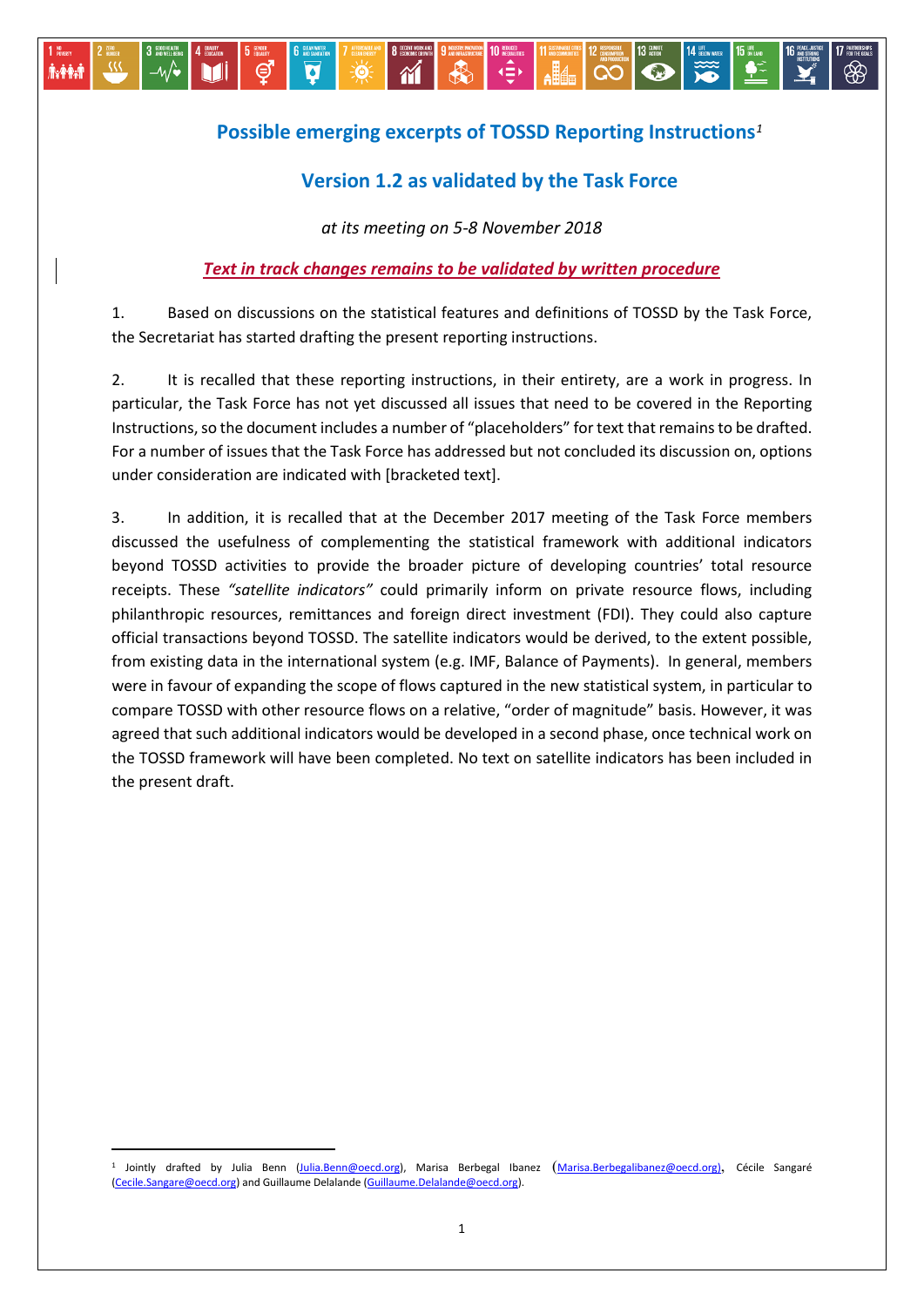#### **TOSSD REPORTING INSTRUCTIONS – EMERGING EXCERPTS - TABLE OF CONTENTS**

#### **Preamble**

**Chapter 1. Main concepts and definitions of the TOSSD statistical framework** 

#### **1.1 Definition of TOSSD**

- **Sustainable development**
- **Resource flows**
- **Officially-supported**
- **A two-pillar approach**

#### **1.2 Reporting principles**

- **Statistical quality standards in the TOSSD system**
- **Activity-level reporting**
- **Point of measurement**
- **Currency**
- **1.3 Main statistical concepts** 
	- **Provider and recipient**
	- **Channel of delivery**
	- **Financial instrument**
	- **Framework of collaboration (Placeholder)**
	- **Modality (Placeholder)**
	- **SDG focus and sector (Placeholder)**

#### **Chapter 2. TOSSD pillar I: cross-border resource flows in support of sustainable development**

#### **2.1 Scope of cross-border resource flows pillar**

- **Categories of resource flows covered**
- **Maturity of transactions covered**
- **2.2 Specific eligibility criteria** 
	- **Eligibility criteria regarding sustainable development**
	- **TOSSD-eligible countries**
- **2.3 Specific methods**
	- **Measurement of technical co-operation**
	- **Measurement of resources mobilised from the private sector**

#### **Chapter 3. TOSSD pillar II: Global public goods (Placeholder)**

- **3.1 Scope of flows relevant for pillar II (Placeholder)**
- **3.2 Specific eligibility criteria (Placeholder)**
- **3.3 Specific methods (Placeholder)**

#### **Chapter 4. Reporting format and detailed instructions**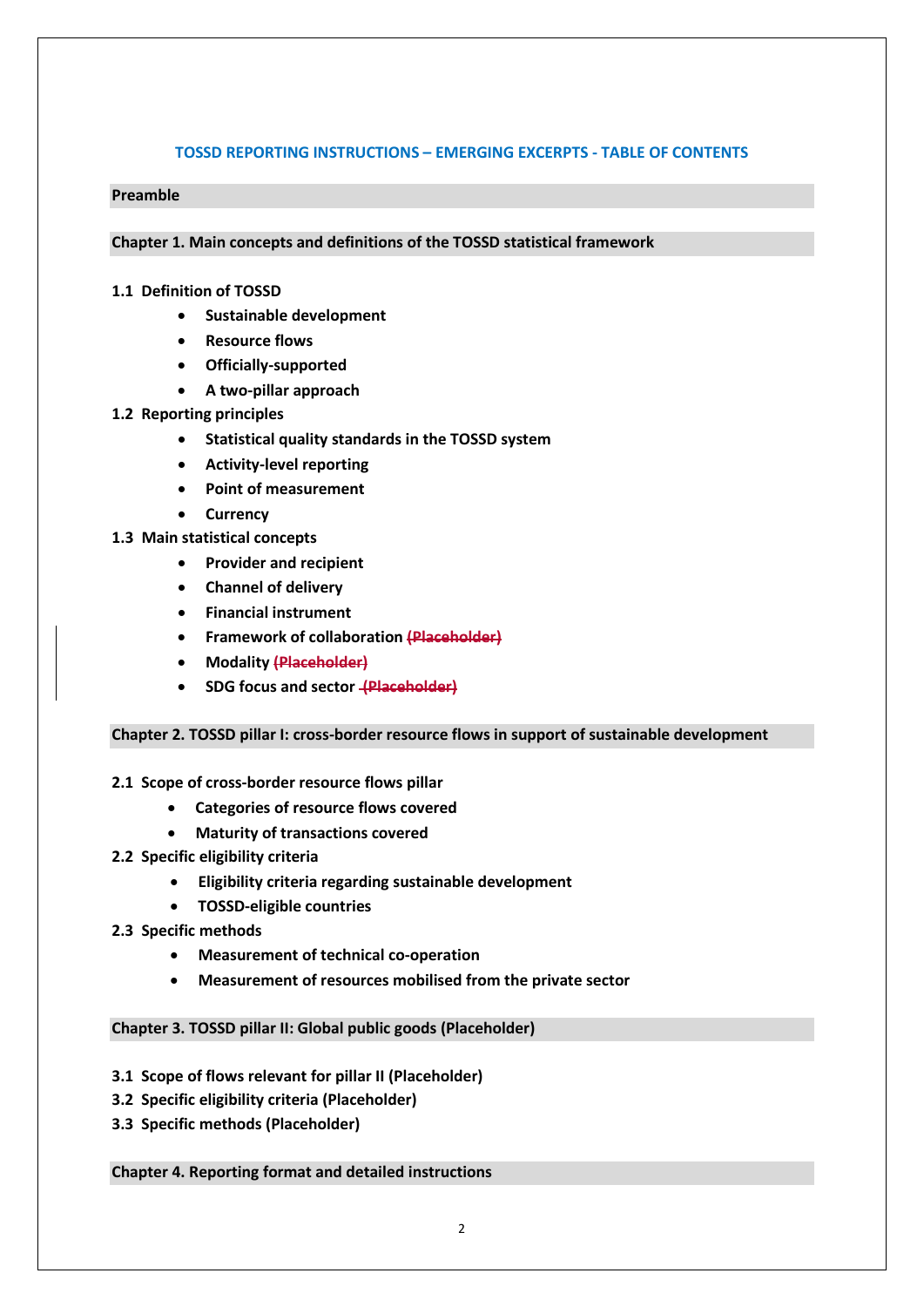- **4.1 Reporting cycle and data collection (Placeholder)**
- **4.2 Reporting format and overview of items covered**
- **4.3 Reporting instructions item by item**

#### **Annexes**

**A. Data collection tools and procedures (Placeholder)**

**B. Description of the TOSSD Opt-in procedure and instructions to report on activities in opt-in countries** 

- **C. List of multilateral organisations from which TOSSD data will be collected**
- **D. TOSSD taxonomies (Placeholder)**
- **E. Methods to report on resources mobilised in TOSSD**

**F. Deriving aggregates on TOSSD (Placeholder)**

- **Aggregates on cross-border resource flows and development enablers/global challenges**
- **Method for deriving aggregates by provider from data on cross-border resource flows**
- **Method for deriving aggregates by provider from data on global public goods**

**G. Main differences between the two measures of TOSSD and ODA** 

**H. Definitions of statistical quality dimensions**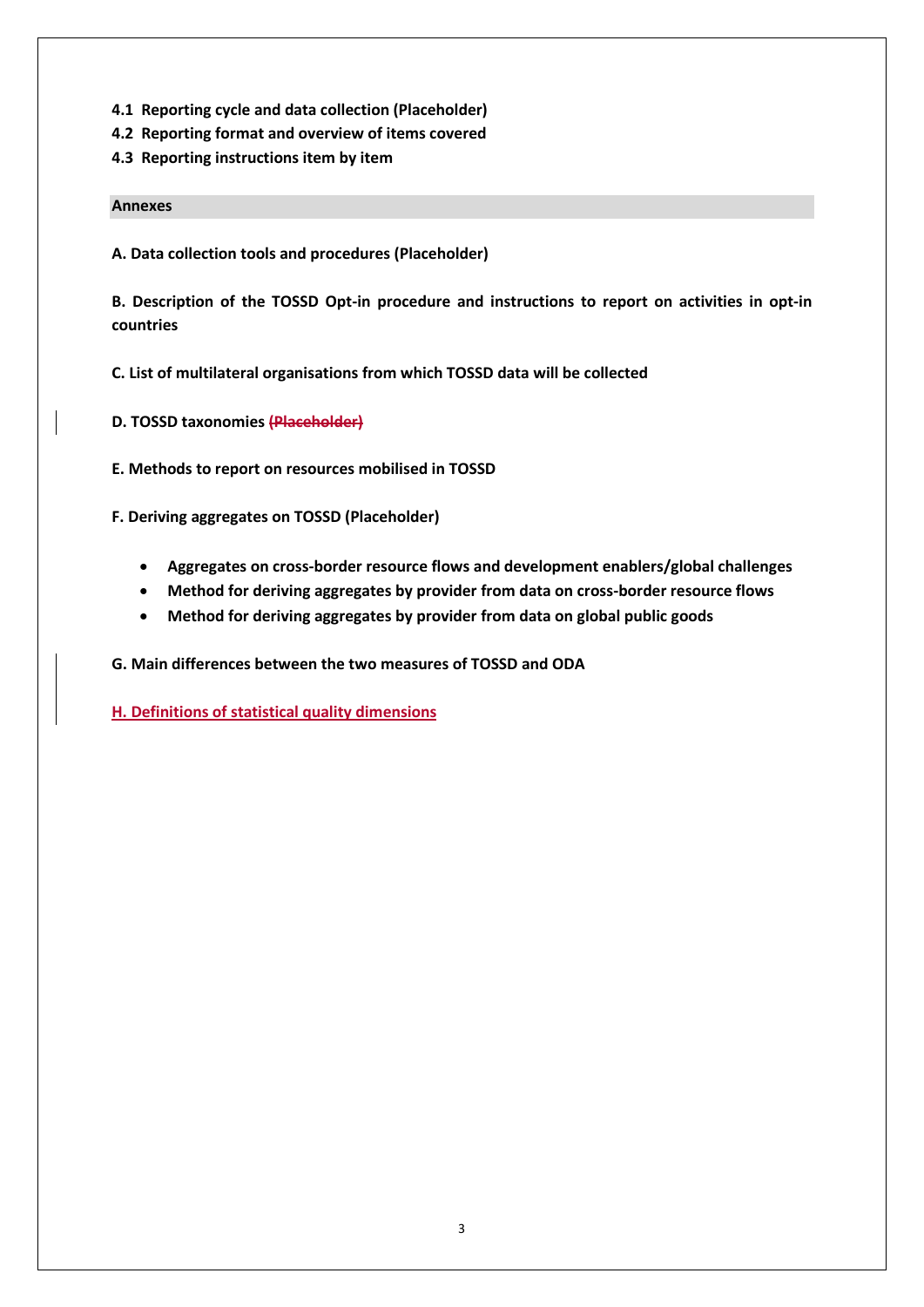#### **TOSSD REPORTING INSTRUCTIONS – EMERGING EXCERPTS**

#### **PREAMBLE**

1. The Total Official Support for Sustainable Development (TOSSD) statistical framework aims to provide a comprehensive picture of global, official and officially-supported resource flows provided to promote sustainable development in developing countries. It has been developed in response to the agreements of the international community to implement the most ambitious development agenda ever devised – the Sustainable Development Goals (SDGs) – and the equally ambitious financing strategy – the Addis Ababa Action Agenda (AAAA). The vast scope of the SDGs creates a new imperative to maximise the full potential of all resources – public, private, national and international – that finance development. The key to unlocking this potential is understanding the scope, nature and dynamics of the full range of resources being deployed to achieve the SDGs. This, in turn, requires a global framework for measuring resources in support of sustainable development, including external finance.

2. The TOSSD framework is designed to provide a coherent, comparable and unified system for tracking resources for sustainable development that can inform strategic planning, identify emerging gaps and priorities, and assess progress in matching supply with needs. TOSSD thus supportsthe vision of the SDG 17 on revitalising the global partnership for sustainable development and is expected to serve for monitoring this goal and several other SDG targets.

3. The primary objective of the TOSSD measurement framework is to promote greater transparency and accountability about the full array of officially-supported development finance provided in support of the 2030 Agenda for Sustainable Development – including resources provided through South-South co-operation, triangular co-operation, multilateral institutions, emerging and traditional donors as well as private finance mobilised through official interventions. TOSSD data track resource flows regardless of the financial instrument used, the level of concessionality involved or whether they are delivered through bilateral or multilateral channels. Information about resource flows will facilitate learning and exchange of good practice among developing countries about how to access and combine resources most effectively. Importantly, it will promote greater collaboration and synergies across development partners financing the SDGs and support more informed policy discussions about the ultimate quality and impact of development finance.

4. TOSSD will also provide insights about the extent to which the international community is financing development enablers and responding to global challenges [the Global Public Goods agenda] – essential for the implementation of the SDGs while not necessarily involving direct resource transfers to developing countries. This information is so far not systematically captured in international statistics on development finance.

5. In line with inherent thrust of the SDGs – to promote a more sustainable, equitable and prosperous world for all people – this statistical framework implicitly assumes that all resources captured therein comply with prevailing global and regional<sup>[2](#page-3-0)</sup> economic, environmental and social standards and disciplines, as well as development co-operation effectiveness principles. These safeguards ensure that TOSSD-eligible investments are sustainable, promote equal opportunities and rights, guard against negative environmental, social and climate impacts and risks, and – where necessary – limit damage through mitigation measures. Particular attention is paid to commercially motivated resource flows – such as officially-supported export credits and resources mobilised from the private sector – and on their compliance with global standards and disciplines, including to ensure that they do not create trade distortions.

6. Data generated through the TOSSD framework can also be used to compile aggregates on sustainable development finance from the providers' perspective. These data should be seen as complementary to the figures on Official Development Assistance (ODA) reported by 50 provider countries including 30 members of

<span id="page-3-0"></span><sup>&</sup>lt;sup>2</sup> Regional in this context refers to the recipients' region.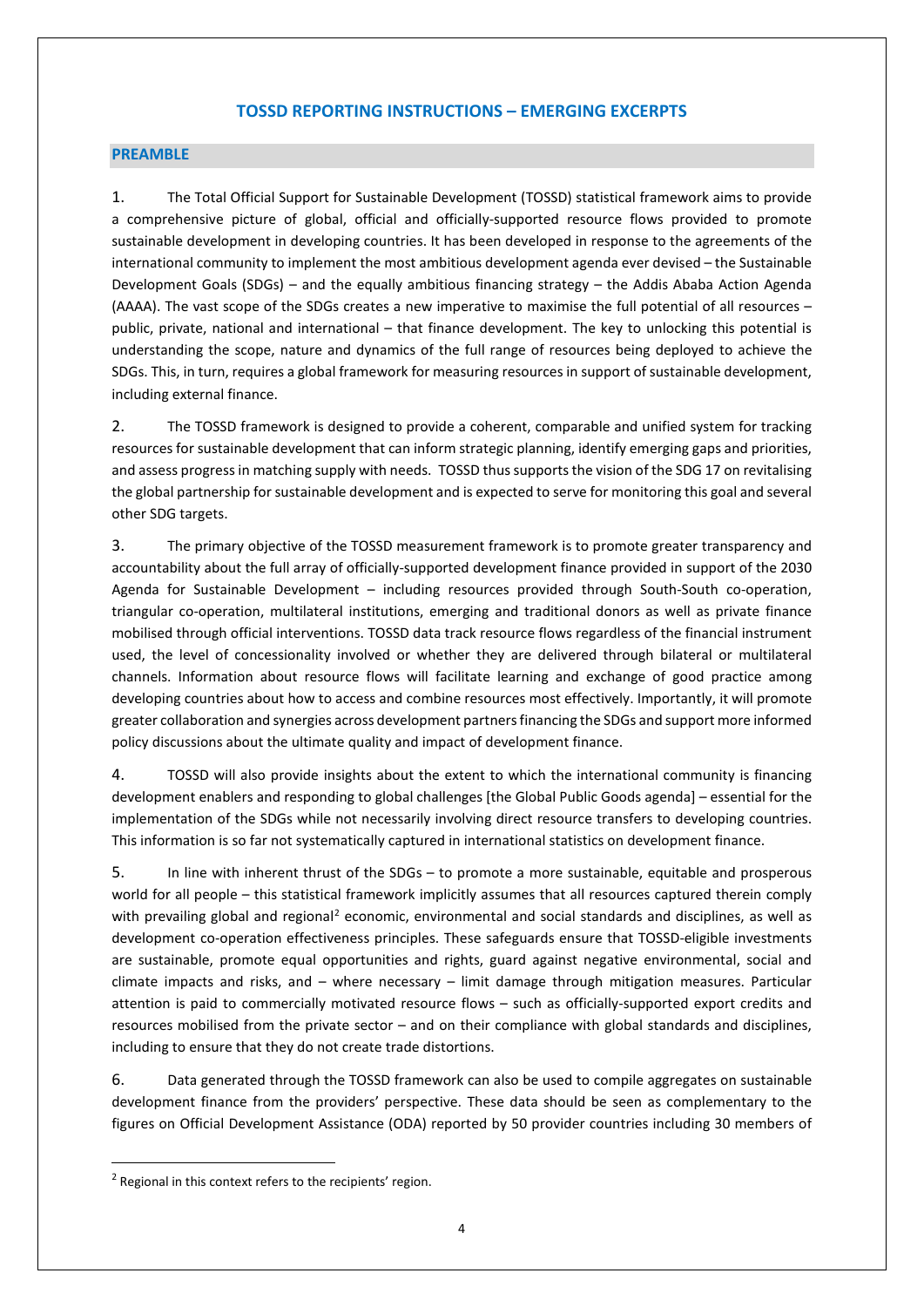the Development Assistance Committee of the OECD. TOSSD aggregates by provider will not by any means replace ODA as a measure of donor effort, nor will they undermine some providers' commitment to reach the UN ODA/GNI target of 0.7%.

7. The present Reporting Instructions – which have been developed by the international community<sup>[3](#page-4-0)</sup> working together in an open, inclusive and transparent manner *[Placeholder for describing the UNSC process]* – are designed to assist countries and institutions wishing to report data regarding the resources they are providing to developing countries in support of sustainable development and the 2030 Agenda. They will be updated and adjusted as and when the need arises. It is expected that the TOSSD framework will continue to exist beyond 2030, to continue promoting greater transparency on flows in support of sustainable development.

<span id="page-4-0"></span><sup>&</sup>lt;sup>3</sup> The TOSSD Task Force which contributed to develop the TOSSD reporting instructions is composed of representatives of traditional and emerging provider and partner countries, from national statistical offices and development co-operation policy bodies as well as international organisations. The Task Force and its Secretariat held consultations with relevant stakeholder groups including CSOs, the Export Credit Group, as well as Arab providers of development co-operation. All background documents used in the course of the work of the Task Force are available at: http://www.oecd.org/dac/financing-sustainable-development/development-finance-standards/tossd-taskforce.htm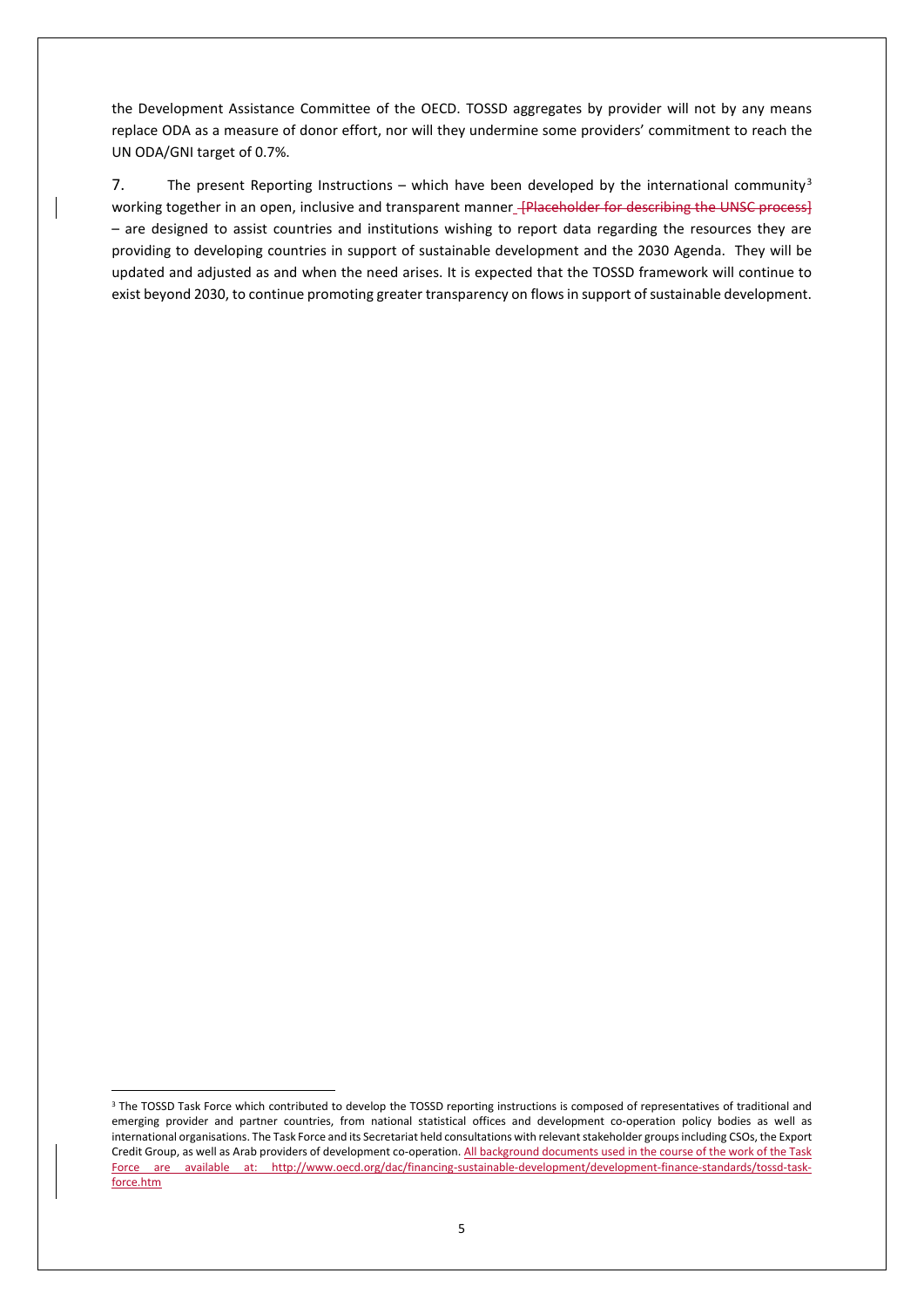#### **CHAPTER 1. MAIN CONCEPTS AND DEFINITIONS OF THE TOSSD STATISTICAL FRAMEWORK**

#### **1.1 DEFINITION OF TOSSD**

8. *The Total Official Support for Sustainable Development (TOSSD) statistical measure includes all officially-supported resource flows to promote sustainable development in developing countries and to support development enablers and/or address global challenges at regional or global levels.* 

9. The key concepts embedded in the TOSSD definition are clarified below.

#### *Sustainable development*

10. The concept of "Sustainable Development" is defined as development that meets the needs of the present without compromising the ability of future generations to meet their own needs.<sup>[4](#page-5-0)</sup>

11. "Sustainable Development" in the TOSSD context is inherently linked to the Sustainable Development Goals as agreed in the 2030 Agenda<sup>[5](#page-5-1)</sup>.<sup>[6](#page-5-2)</sup> Activities recorded as TOSSD support the implementation of the SDGs by generating sustainable economic growth, ensuring social inclusion, without compromising the environment. As and when the 2030 Agenda is concluded and replaced by another framework, the TOSSD measure will be updated to link to that framework.

#### *Resource flows*

12. In accordance with the Addis Ababa Action Agenda, the term "resources" in the TOSSD definition covers both financial and technical resources.<sup>[7](#page-5-3)</sup> The flow of resources covers monetary and non-monetary transactions<sup>[8](#page-5-4)</sup> with TOSSD recipients in support of sustainable development for any given year.

#### *Officially-supported*

13. TOSSD aims to capture the entirety of instruments and modalities of development cooperation provided by, or supported by, the official sector, including mechanisms that mobilise resources from the private sector, for sustainable development. Therefore, in the context of TOSSD, "officially-supported resources" are defined as:

a) resources provided by:

<span id="page-5-1"></span><sup>5</sup> See "Transforming our world: the 2030 Agenda for Sustainable Development": <https://sustainabledevelopment.un.org/post2015/transformingourworld>

<span id="page-5-0"></span> <sup>4</sup> Definition first used in the Brundtland Report. (See Report of the World Commission on Environment and Development: Our Common Future", Chapter 2 "Towards Sustainable Development", p. 41, New York: UN, 1987.) It contains within it two key concepts: i) the concept of 'needs', in particular the essential needs of the world's poor, to which overriding priority should be given; and ii) the idea of limitations imposed by the state of technology and social organisation on the environment's ability to meet present and future needs.

<span id="page-5-2"></span><sup>6</sup> Taking into account linkages with sustainable development frameworks established at regional or sub-regional level e.g. by the African Union Commission. Se[e https://au.int/en/agenda2063](https://au.int/en/agenda2063) .

<span id="page-5-3"></span><sup>&</sup>lt;sup>7</sup> The AAAA considers that international co-operation to support the implementation of the 2030 Agenda comprises both financial and technical resources. Se[e http://www.un.org/esa/ffd/wp-content/uploads/2015/08/AAAA\\_Outcome.pdf.](http://www.un.org/esa/ffd/wp-content/uploads/2015/08/AAAA_Outcome.pdf)

<span id="page-5-4"></span><sup>&</sup>lt;sup>8</sup> This is also in line with the methodologies of the System of National Accounts and the Balance of Payments, which registers transactions between residents and non-residents, including transactions which do not involve the payment of money. See chapter 2, paragraph 26 in The IMF *Balance of Payments and International Investment Position Manual - Sixth Edition (BPM6).*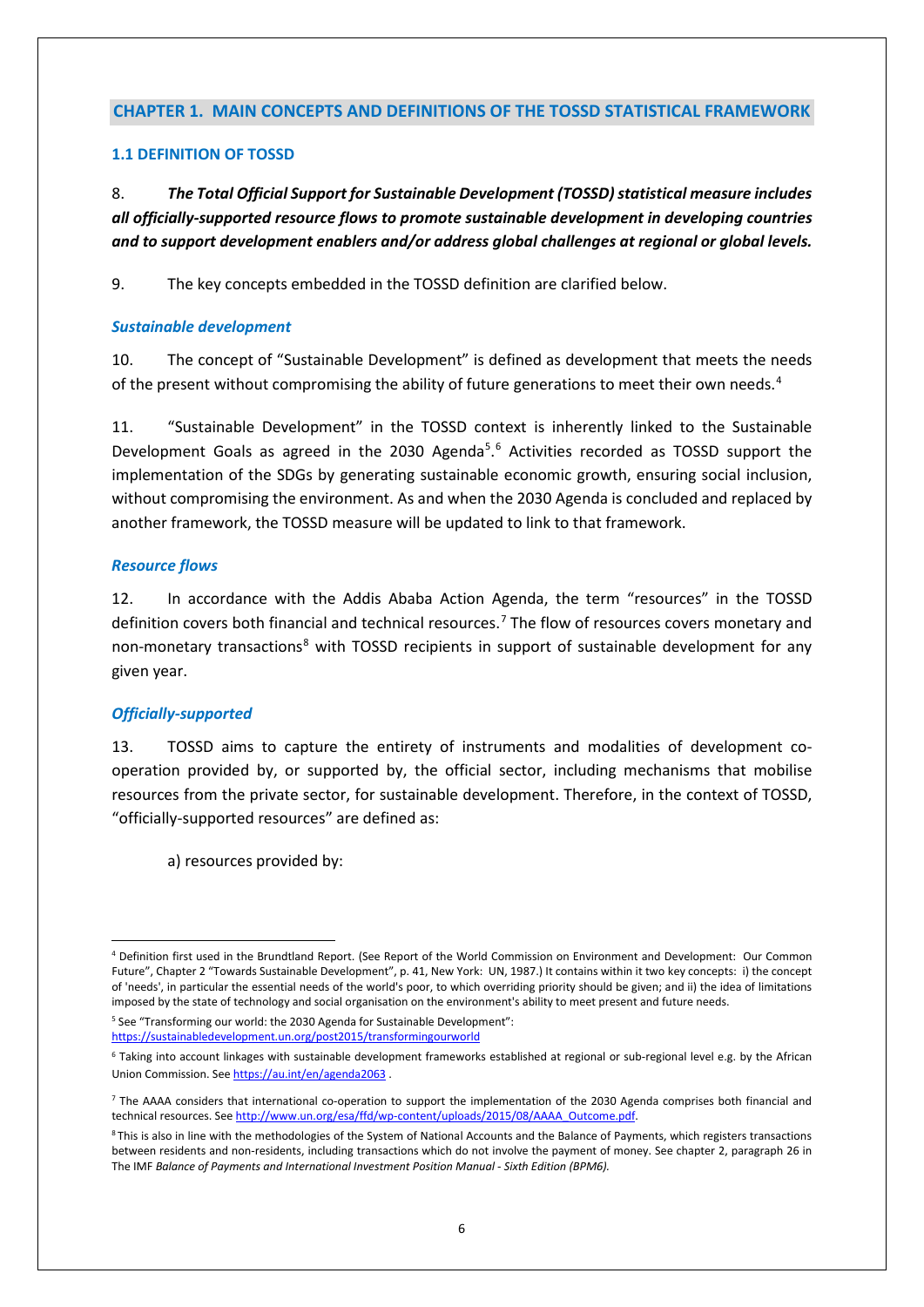i) official agencies, including state and local governments, or by their executive agencies, and

ii) public sector corporations<sup>[9](#page-6-0)</sup>.

b) private resources mobilised by official interventions, where a direct causal link between the official intervention and the private resources can be demonstrated.

14. See Chapter 2.2 for concrete eligibility criteria on sustainable development and TOSSD recipient countries.

## *A two-pillar approach*

15. TOSSD is a two-pillar framework that tracks officially-supported i) cross-border resource flows to developing countries and ii) finance for development enablers and global challenges at regional and global levels [the Global Public Goods agenda], as illustrated in Figure 1.





16. Data generated through the TOSSD framework can also be used to compile aggregates on sustainable development finance from the providers' perspective. [Placeholder for a reference to a methodology to be developed for that purpose.]

#### **1.2 REPORTING PRINCIPLES**

#### **1.2.1 STATISTICAL QUALITY STANDARDS IN THE TOSSD SYSTEM**

<span id="page-6-0"></span><sup>&</sup>lt;sup>9</sup> Corporations over which the government secures control by owning more than half of the voting equity securities or otherwise controlling more than half of the equity holders' voting power, or through special legislation empowering the government to determine corporate policy or to appoint directors.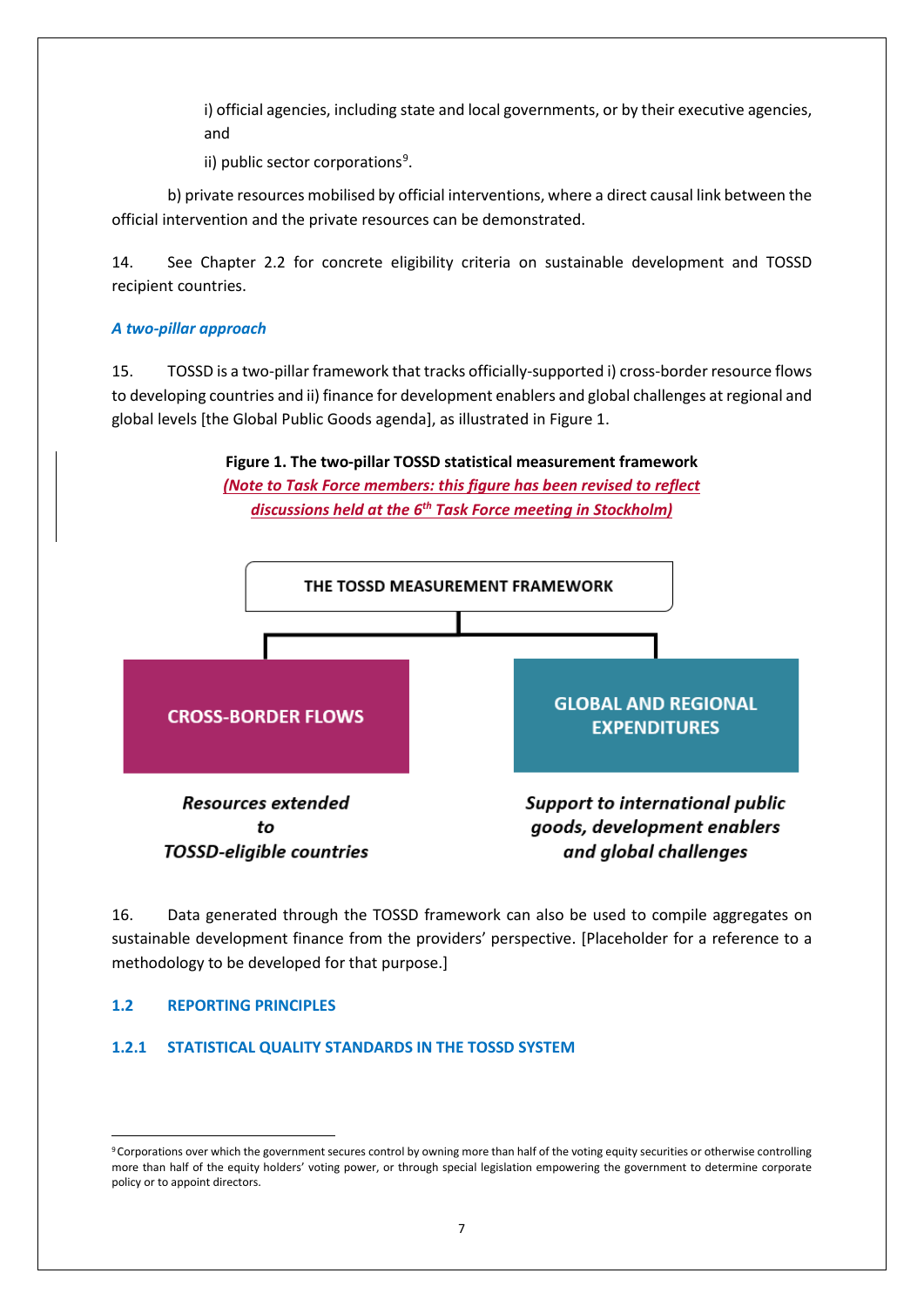17. Data collected on TOSSD under these Reporting Instructions should comply with the United Nations Fundamental Principles of Official Statistics (FPOS) which were adopted by the United Nations Statistical Commission (UNSC) in 1994 and by the United Nations General Assembly in 2014.

18. Moreover, the TOSSD statistical framework is subject to the United Nations Statistics Quality Assurance Framework.[10](#page-7-0) The TOSSD system is operated to ensure the quality of the statistical outputs (relevance, coherence, accuracy, reliability, timeliness and punctuality, interpretability and accessibility) and statistical processes (sound methods, cost efficiency and non-excessive burden on reporters)<sup>11</sup>. The governance of the TOSSD measure will ensure the quality of the institutional environment (objectivity, impartiality, transparency and credibility), essential to build trust which is the very foundation of a statistical system.

## **1.2.2 ACTIVITY-LEVEL REPORTING**

19. All TOSSD resource flows are reportable at the activity level. The term "activity" covers various types of operations, ranging from budget support to project-type interventions, investments and technical co-operation activities. In certain cases some aggregation is permitted to limit the reporting burden and number of records. (See section 4.2.)

20. All TOSSD data will be made publicly available, also at activity level. Any information linked to TOSSD activities subject to confidentiality regimes (e.g. company names) should be filtered out upstream by the data providers.

## **1.2.3 POINT OF MEASUREMENT**

21. TOSSD resource flow data are reportable on a calendar year basis. Both commitment and disbursement data are collected. A commitment is a firm written obligation by the provider, backed by the appropriation or availability of the necessary funds, to provide specified resources under specified financial terms and conditions and for specified purposes for the benefit of the recipient. Commitments are considered to be made at the date the financial agreement is signed or the obligation is otherwise made known to the recipient. A disbursement is the placement of resources at the disposal of the recipient.

22. The main TOSSD measure is calculated on a gross disbursement basis. Gross figures reveal the full scope and nature of external resources provided for sustainable development. The net measure is also calculated for transparency and analytical purposes, based on information reported on reflows (amounts received by the provider).

## **1.2.4 CURRENCY**

23. TOSSD data are reported in the currency in which the transaction takes place. However, for consolidated data presentations and dissemination, the reference currency is the United States dollar

<span id="page-7-0"></span> <sup>10</sup> Se[e https://unstats.un.org/unsd/unsystem/Documents-March2017/UNSystem-2017-3-QAF.pdf](https://unstats.un.org/unsd/unsystem/Documents-March2017/UNSystem-2017-3-QAF.pdf)

<span id="page-7-1"></span><sup>&</sup>lt;sup>11</sup> See definitions in Annex.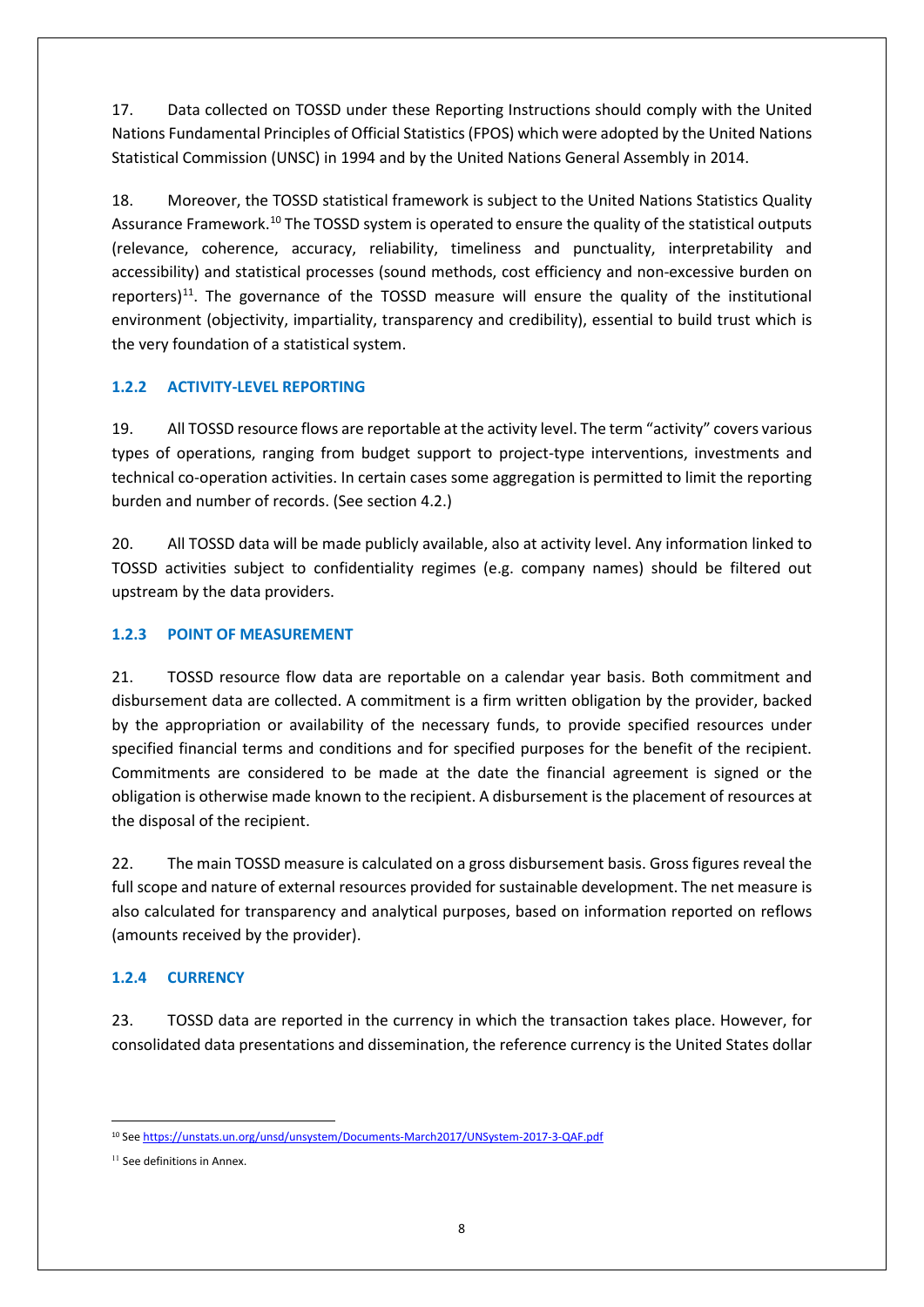(USD). Data reported in currencies other than USD will be converted to USD using annual average exchange rates.<sup>[12](#page-8-0)</sup>

## **1.3 MAIN STATISTICAL CONCEPTS**

## **1.3.1 PROVIDER AND RECIPIENT**

24. TOSSD data are collected mainly from provider countries and institutions. These data are complemented by data from recipient countries, reported on a voluntary basis, when possible and in line with their capacities. $13$ 

25. **Bilateral providers** are countries and territories that have a development co-operation policy and undertake activities in support of sustainable development in third countries.

26. **Multilateral providers** are international agencies, institutions, organisations or funds whose members are governments and who are represented at the highest decision-taking level in the institution by persons acting in an official capacity and not as individuals. Multilateral institutions include i) United Nations agencies, programmes, funds and commissions; ii) the International Monetary Fund; iii) the World Bank Group; iv) regional development banks<sup>[14](#page-8-2)</sup>; v) the European Union institutions; and vi) other multilateral funds, partnerships, initiatives and financing facilities.

27. **TOSSD recipients** are identified in the list of eligible recipient countries and territories for pillar I (Chapter 2.2) and, for pillar II, include international institutions (see Chapter 3). Some countries and international institutions have a dual role and are both TOSSD recipients and providers.

#### **1.3.2 CHANNEL OF DELIVERY**

28. The channel of delivery is the entity that has implementing responsibility over the activity and is normally linked to the provider agency by a contract or other binding agreement, and is directly accountable to it. It is a key element of the TOSSD framework since it helps to identify the institution responsible for the execution of the activity, which is essential in order to track flows and improve accountability in both provider and partner countries. (See section 4.3.)

#### **1.3.3 FINANCIAL INSTRUMENTS**

29. TOSSD resource flows are provided through numerous financial instruments. These are categorised as grants, debt instruments, mezzanine finance instruments, equities and shares in collective investment vehicles. Included are also instruments that generate contingent liabilities but not necessarily a flow from the provider to the recipient (e.g. guarantees). See also section 4.3.

## **1.3.4 FRAMEWORK OF COLLABORATION**

<span id="page-8-0"></span> <sup>12</sup> See IMF International Financial Statistics a[t http://data.imf.org/?sk=4C514D48-B6BA-49ED-8AB9-52B0C1A0179B.](http://data.imf.org/?sk=4C514D48-B6BA-49ED-8AB9-52B0C1A0179B)

<span id="page-8-1"></span><sup>&</sup>lt;sup>13</sup> Provider countries and institutions should provide technical capacity building for developing countries willing to set up their own systems to report and analyse TOSSD data.

<span id="page-8-2"></span><sup>14</sup> Examples of regional development banks include the African Development Bank, the Asian Development Bank, the Inter-American Development Bank, the Asian Infrastructure Investment Bank, the Islamic Development Bank and the European Bank for Reconstruction and Development.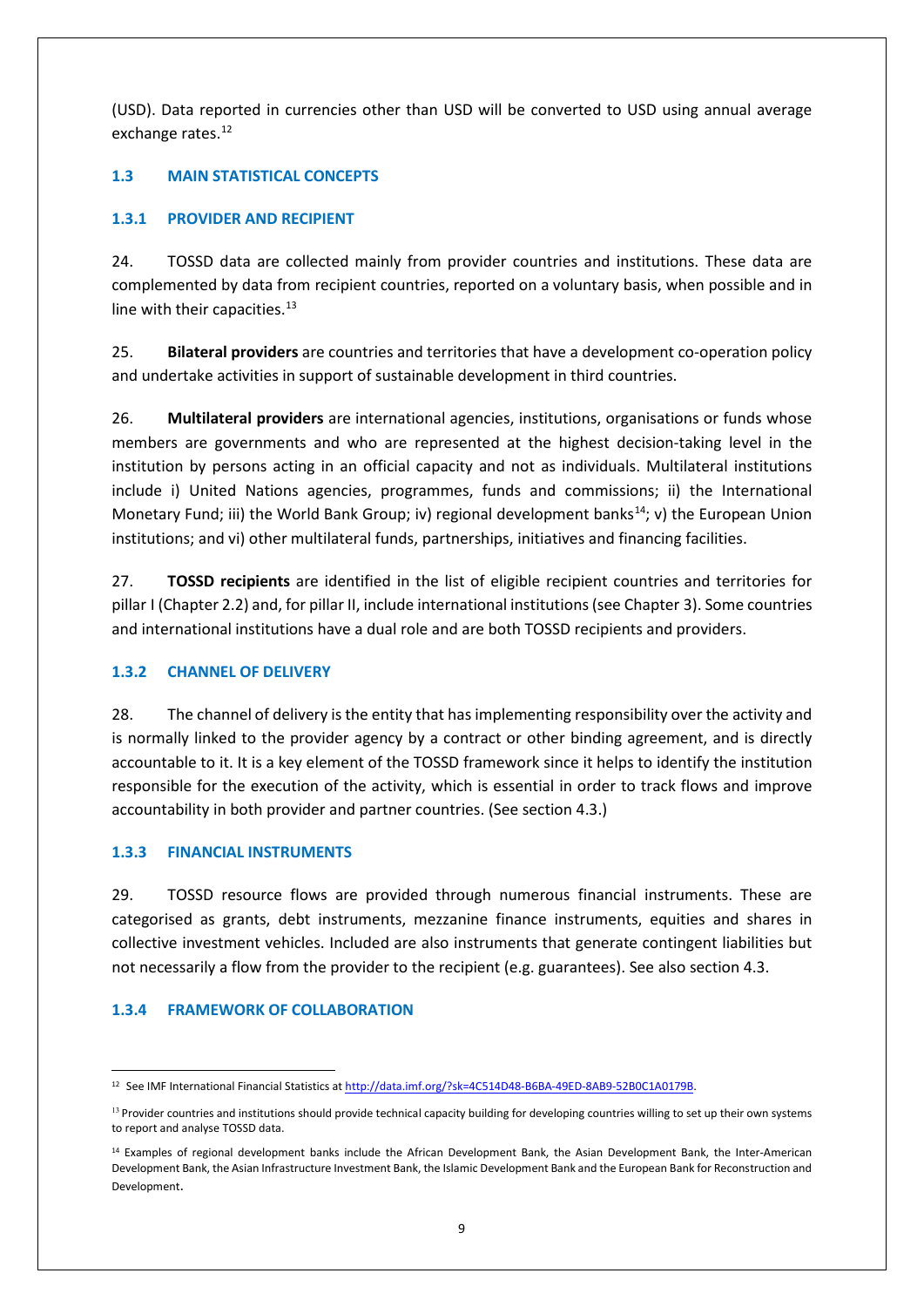30. The framework of collaboration describes the broad type of partnership under which the activity is carried out, such as South-South co-operation, bilateral or multilateral co-operation, or triangular co-operation.

#### **1.3.5 MODALITY**

31. The TOSSD modality describes the form in which support is provided, such as budget support, projects, or experts.

#### **1.3.6 SDG FOCUS AND SECTOR**

30.32. The SDG focus specifies the goals and targets that the activity directly and significantly contributes to. It does not capture the indirect impact that the activity might have on various goals and targets over a longer timeframe.

31.33. The sector identifies the specific area within the recipient's economic, social or environmental architecture that the resource transfer fosters. The sector classification does not refer to the type of goods or services transferred by the provider.

## **CHAPTER 2. TOSSD PILLAR I: CROSS-BORDER RESOURCE FLOWS IN SUPPORT OF SUSTAINABLE DEVELOPMENT**

#### **2.1 SCOPE OF CROSS-BORDER RESOURCE FLOWS PILLAR**

#### **Categories of resource flows covered**

32.34. The cross-border resource flows pillar covers resources extended to TOSSD-eligible recipient countries in support of sustainable development by bilateral and multilateral providers (Figure 2). The major breakdown is between grants and in-kind contributions on the one hand, and financial transactions on the other hand. Concessional and non-concessional transactions are separately identifiable.Resources mobilised from the private sector by official interventions are also included. However, they are presented under a separate heading as the funds do not necessarily originate from the provider country and may even be domestic i.e. originate from the recipient country.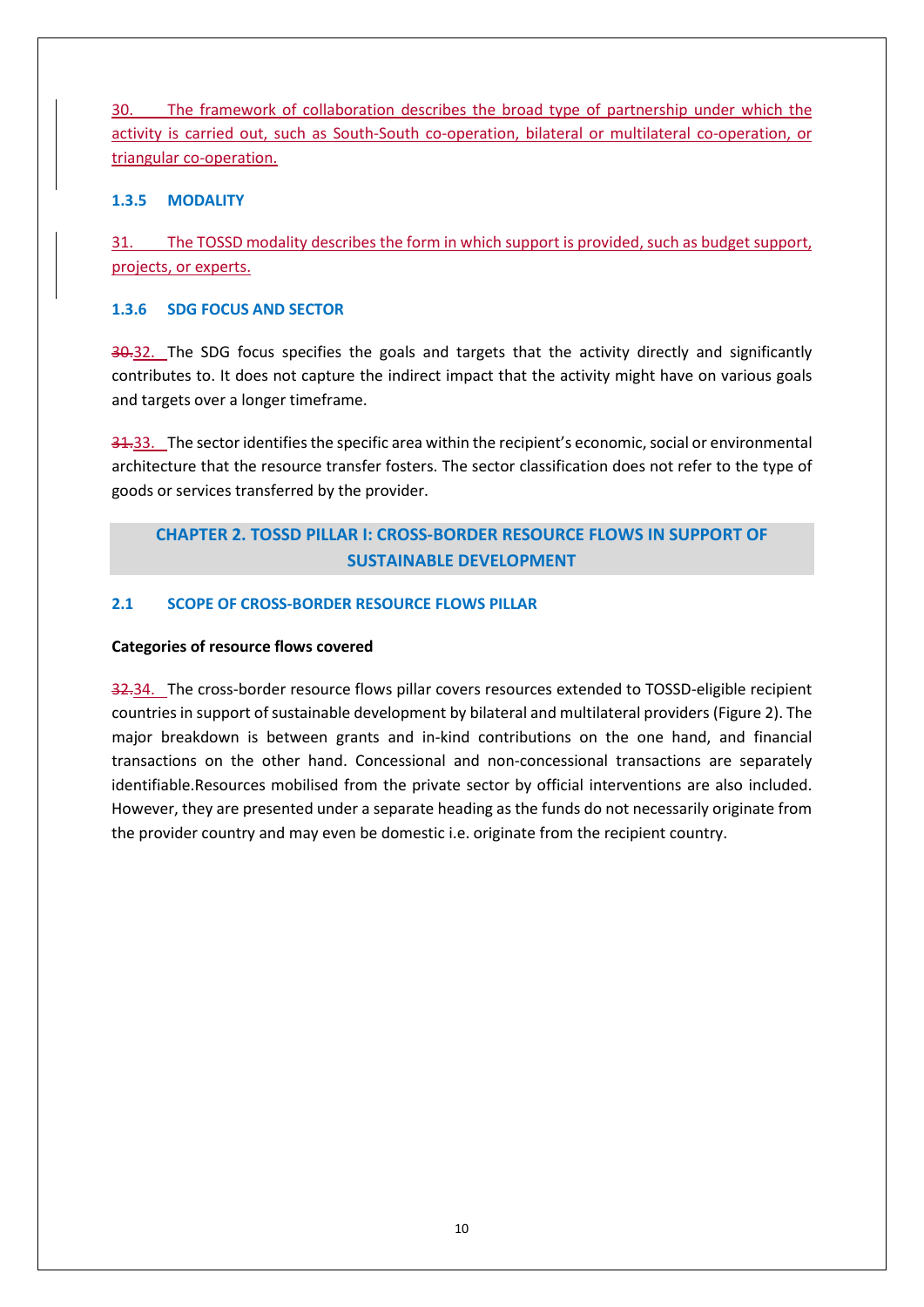## **Figure 2. Overview of TOSSD cross-border resource flows pillar**

|                                                   | From provider countries, multilateral agencies and pooled funds                                                                           |
|---------------------------------------------------|-------------------------------------------------------------------------------------------------------------------------------------------|
| A. Grants                                         | Grants, technical assistance                                                                                                              |
| <b>B. Financial transactions</b>                  | Debt instruments and equity investments                                                                                                   |
| <b>OFFICIAL FLOWS TOTAL, gross (A+B)</b>          |                                                                                                                                           |
| C. Resources mobilised from the<br>private sector | Resources mobilised from the private sector through official<br>interventions, regardless of the country of origin of the funds mobilised |
| <b>TOSSD TOTAL, gross (A+B+C)</b>                 |                                                                                                                                           |

33.35. In the TOSSD system, bilateral providers report activities they undertake directly with a recipient country or that they fund through earmarked contributions to multilateral organisations for specific, usually project-type, interventions (A + B in Figure 3).

#### **Figure 3. Reporting on TOSSD by provider**

Provider countries report on A and B. Multilateral providers report on C and D.



34.36. In the TOSSD system, multilateral providers report on activities that they undertake under their own responsibility (including both unearmarked and earmarked decisions on resource allocations to specific purposes are made by the institutions themselves)  $\{$  i.e.  $-B + C + D$  in Figure 3). The original source of funds can be official providers (through core contributions or pooled funds<sup>15</sup>) or the private sector (through funds raised in the international capital markets or private charitable contributions to multilateral organisations). In the case of funds for which a multilateral institution

<span id="page-10-0"></span><sup>&</sup>lt;sup>15</sup> When funds are pooled they lose their identity and become an integral part of the recipient institution's financial assets.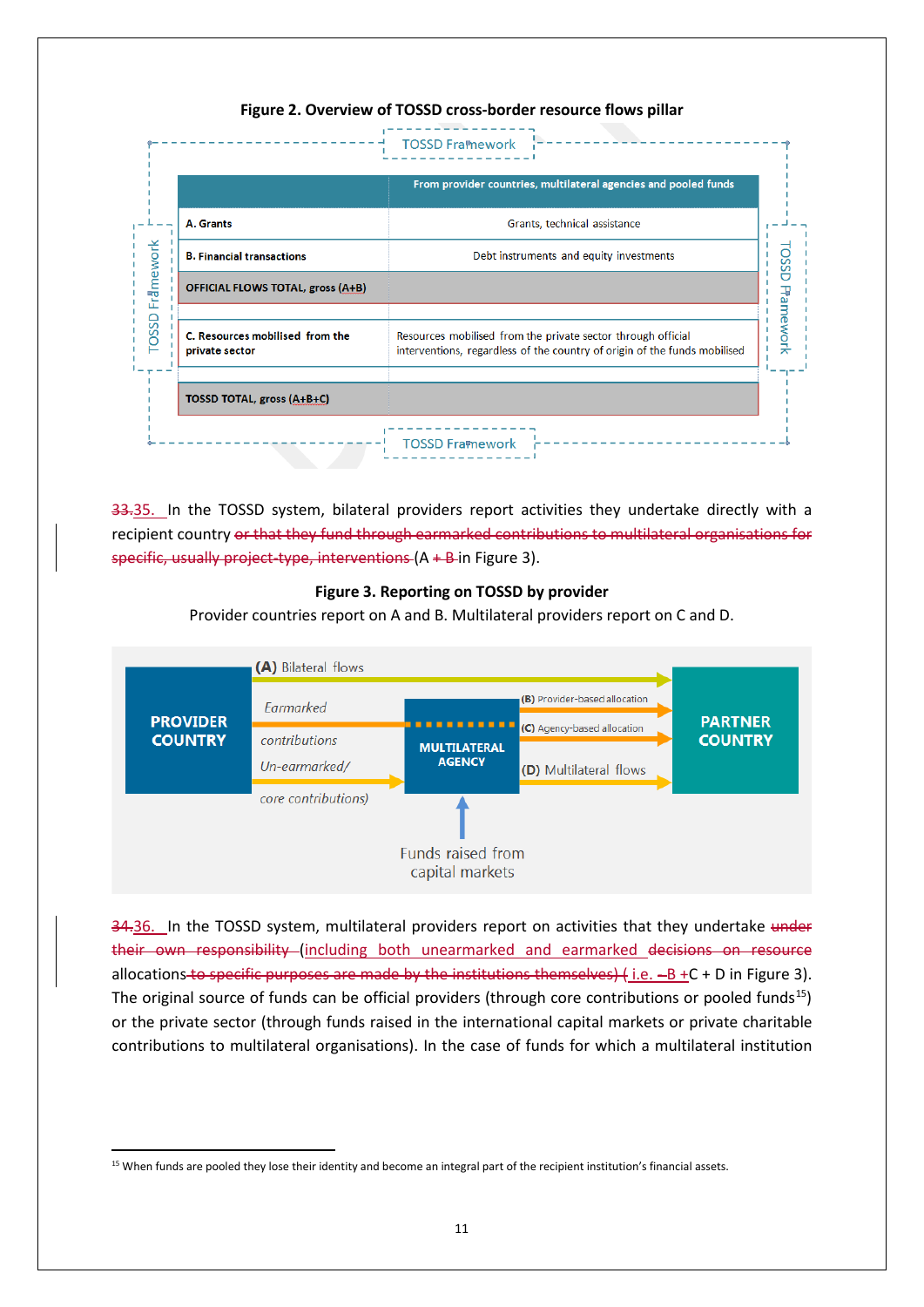only provides Trustee services, the organisations implementing the activities, and not the Trustee institution, should report on TOSSD.[16](#page-11-0)

35.37. In the case of trust funds managed by several multilateral organisations, it should be considered, on a case-by-case basis, which institution is better placed to report on TOSSD outflows, usually the lead institution.

 $36.38$ . Triangular co-operation involves a partnership between three partners<sup>[17](#page-11-1)</sup> (Figure 4):

- *The beneficiary partner* that requests support to tackle a specific development challenge.
- *The pivotal partner* that has proven experience in tackling the issue, and shares its resources, knowledge and expertise to help others do the same.
- *The facilitating partner* that helps connect the partners, supporting the collaboration financially and technically.



**Figure 4. Reporting on triangular co-operation**

37.39. The pivotal and facilitating partners each report on the resources they provide.

#### **Maturity of transactions covered**

38.40. For capital flows, the scope of the TOSSD cross-border resource flows pillar includes long-term operations (i.e. with a maturity exceeding one year), in line with balance of payments statistics and/or systems of national accounts.

39.41. Data will also be collected on short-term financial transactions in support of sustainable development in TOSSD recipient countries. To avoid a proliferation of records, these data should be

<span id="page-11-0"></span><sup>&</sup>lt;sup>16</sup> Such funds are also referred to as Financial Intermediary Funds. An example of these could be the Global Environment Facility (GEF) for which the World Bank acts as a trustee but decisions on the allocation of the funds are made by the GEF itself.

<span id="page-11-1"></span><sup>17</sup> Source: (OECD, 2018), "Triangular Co-operation: Why does it matter?", OECD, Paris.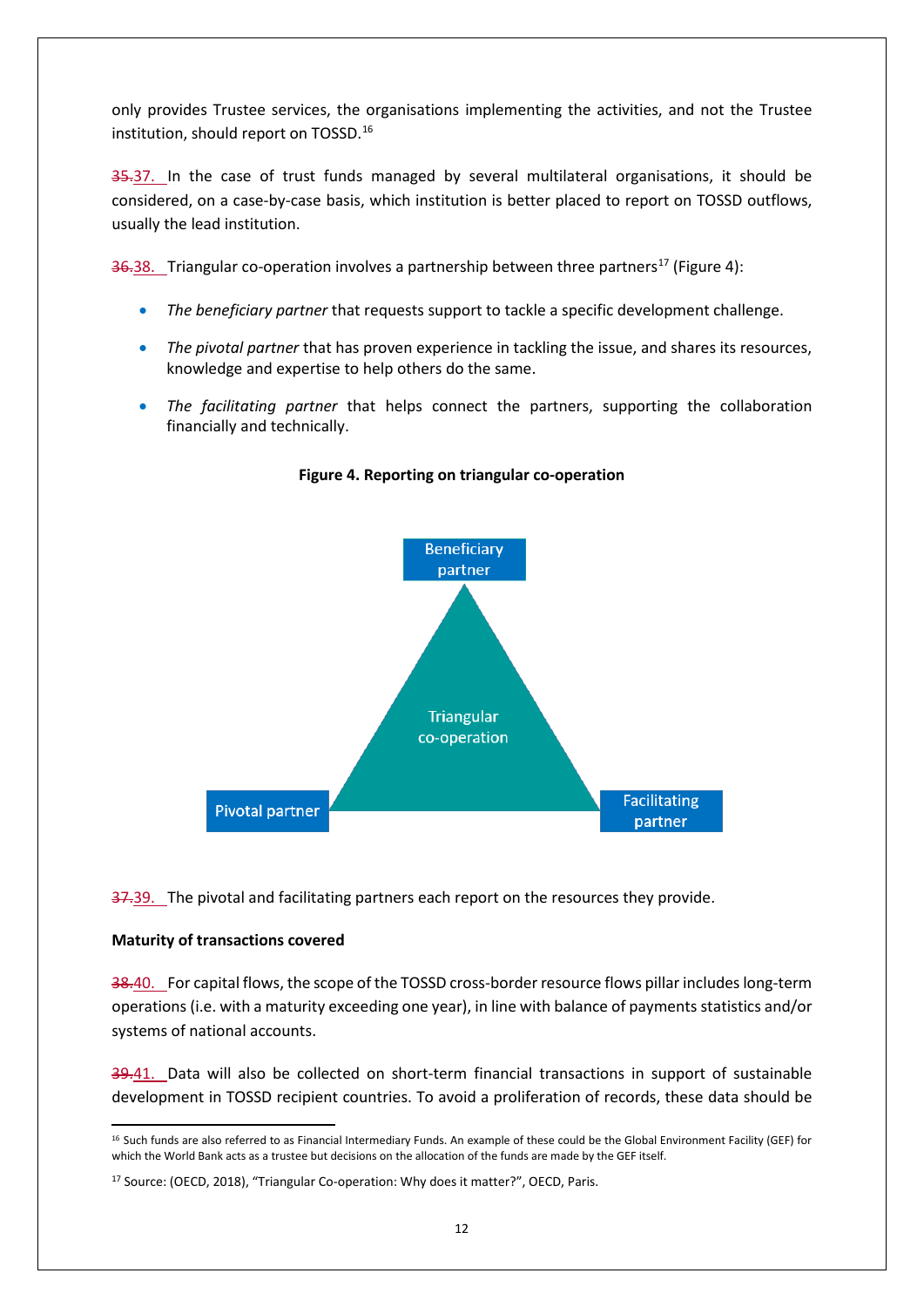reported at aggregate level (by recipient country). In TOSSD data presentations, short-term and longterm finance will be presented separately.

## **2.2 SPECIFIC ELIGIBILITY CRITERIA**

## **2.2.1 ELIGIBILITY CRITERIA REGARDING SUSTAINABLE DEVELOPMENT**

40.42. In the context of TOSSD, an activity is deemed to support sustainable development if it directly contributes to at least one of the SDG targets as identified in the official list<sup>[18](#page-12-0)</sup> of SDG targets developed and maintained by the United Nations Statistical Commission (UNSC).

41.43. There may be cases where reporters cannot find a direct link with one of the SDG targets. This is due to the fact that SDG targets represent a global ambition and may therefore not encapsulate all dimensions of a given developmental issue in their final agreed wording.

42.44. If a reporter cannot find a direct link between one of its activities providing a critical contribution to sustainable development and an SDG target, the reporter will still be able to report it, linking it to a goal and providing an appropriate justification.<sup>[19](#page-12-1)[20](#page-12-2)</sup>

## **2.2.2 TOSSD-ELIGIBLE COUNTRIES**

43.45. To count as TOSSD, an activity should involve a cross-border resource flow to a country on the **List of TOSSD recipient countries**. For any reporting year, this List includes:

- i. All countries and territories that are present on the "DAC List of ODA recipients"  $^{21}$  $^{21}$  $^{21}$ .
- ii. Other countries and territories that have activated the TOSSD opt-in procedure.

44.46. Any country or territory can activate the opt-in procedure at any point in time. The procedure is voluntary but needs to be motivated through the specific economic, social or environmental context that the country faces. Traditional donors are expected to not use the TOSSD opt-in procedure.

45.47. The opt-in procedure is described in detail in Annex B.

## **2.3 SPECIFIC METHODS**

#### **2.3.1 MEASUREMENT OF TECHNICAL CO-OPERATION**

46.48. The implementation of technical co-operation activities may involve hiring experts or consultants in the international markets or deploying public officials of provider countries. In the first case TOSSD records the costs incurred by the provider because those costs are already internationally

<span id="page-12-0"></span> <sup>18</sup> <https://unstats.un.org/sdgs/indicators/indicators-list/>

<span id="page-12-1"></span><sup>&</sup>lt;sup>19</sup> In addition, the first TOSSD data collection exercises to be carried out starting 2019 will help provide further guidance and criteria to improve TOSSD eligibility criteria over time.

<span id="page-12-2"></span><sup>&</sup>lt;sup>20</sup> The United States is currently not in a position to report on SDG goals or targets. It will report by sector and align its sector reporting with the economic, social and environmental dimension of sustainable development (2030 Agenda for Sustainable Development, paragraph 2).

<span id="page-12-3"></span><sup>21</sup> See <http://www.oecd.org/dac/financing-sustainable-development/development-finance-standards/daclist.htm> .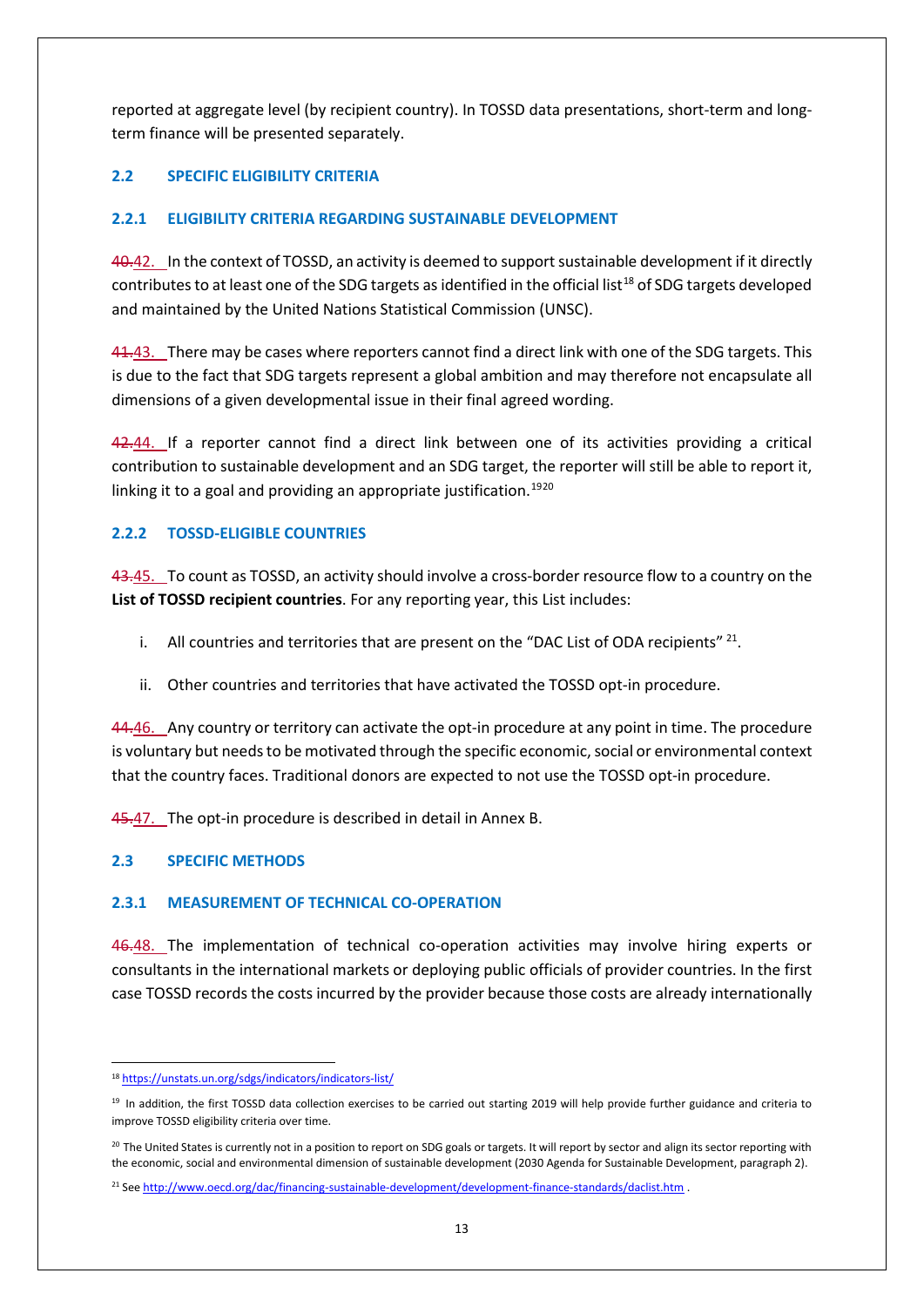comparable in monetary terms; in the second case a specific methodology is used to estimate the costs in an internationally comparable manner.

#### **Experts contracted in the international market**

47.49. If experts are hired in the market, the price of the contract will be recorded in TOSSD, regardless of the country of residence of the expert.

#### **In-kind technical co-operation**

48.50. In-kind technical co-operation is defined as technical co-operation implemented using public officials of the reporting country.

49.51. Given the differences in salary levels of public officials across countries, the value of in-kind technical co-operation is calculated by applying the purchasing power parity (PPP) factor<sup>[22](#page-13-0)</sup> to the salary costs of the public official(s) involved in the technical co-operation activity.<sup>[23](#page-13-1)</sup> The reporting country provides data on the salary costs corresponding to time actually spent by the official(s) in the recipient country, including time spent on preparation and follow-up. The PPP calculation is made by the Secretariat collating TOSSD data for all countries.

50.52. Other expenses related to the implementation of in-kind technical co-operation, which include all costs incurred to deploy the official, such as flights, per-diem, accommodation, internal transportation within the recipient country and training, are also included in TOSSD. These expenses are reported separately from the salary costs, and the PPP factor is not applied.

#### **2.3.2 MEASUREMENT OF RESOURCES MOBILISED FROM THE PRIVATE SECTOR**

54.53. Mobilisation (or leveraging) refers to the ways in which specific mechanisms stimulate the allocation of additional financial resources to particular objectives; it implies a causal link between finance made available for a specific project and the leveraging instrument used.

52.54. TOSSD measures the resources mobilised by official development finance interventions from private sources, where a causal link between the provision of the private finance and the official intervention can be established. Transactions are classified as official or private according to who owns or controls the financing entity (see paragraph 13). Any resources mobilised from public entities should be excluded from the mobilisation measure.

53.55. Data on resources mobilised from the private sector are collected for the following leveraging instruments/mechanisms: guarantees/insurance; syndicated loans; shares in collective investment vehicles (CIVs); credit lines; direct investment in companies; grants and loans in simple co-financing arrangements; and project finance schemes.

<span id="page-13-0"></span> $22$  Insert more precise reference to which PPP factor will be used (consumption vs GDP).

<span id="page-13-1"></span> $^{23}$  This methodology may be reviewed to take into account any outcome of the BAPA+40 process regarding the valuing of technical cooperation.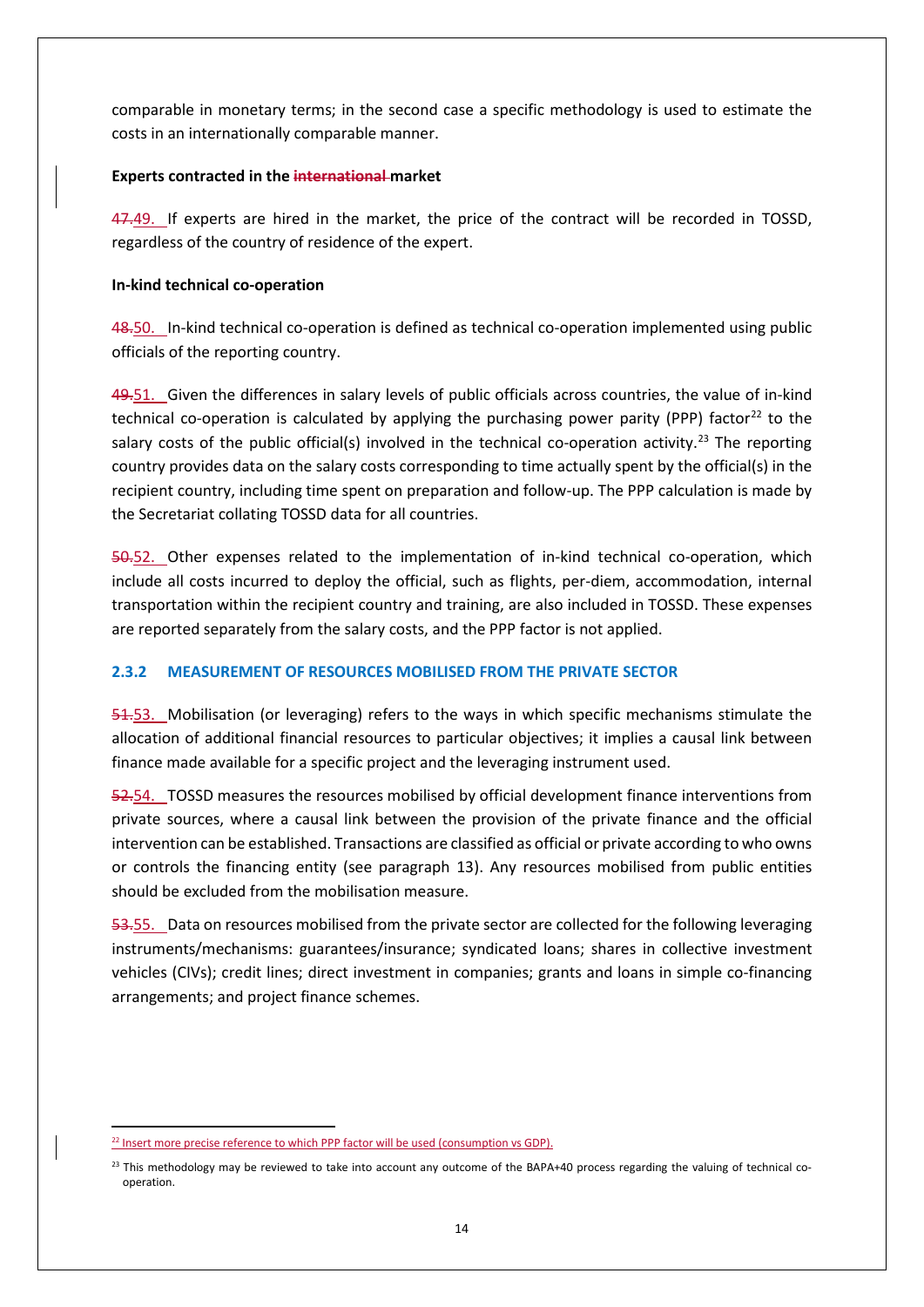54.56. The point of measurement of resources mobilised is at the level of the transaction with the recipient country. In the case of funds or facilities, data on resources mobilised are sought from the facilities so as to capture the cross-border transaction with the recipient country.

55.57. Information collected on resources mobilised includes the leveraging instrument used, the amounts mobilised, the origin of the funds mobilised as well as the number and names of other official actors involved in the projects. Reporting on mobilisation is done activity by activity. This is essential for transparency and quality assurance.

56.58. In order to avoid double counting of resources mobilised in TOSSD totals, official actors involved in a project should only report their respective share of the private finance mobilised, using one of the two methodologies in Annex. Data providers should use the same methodology across their reporting and inform the Secretariat of the methodology used.

## **CHAPTER 3. TOSSD PILLAR II: GLOBAL PUBLIC GOODS (PLACEHOLDER)**

## **3.1 Scope of flows relevant for pillar II (placeholder)**

## **3.2 Specific eligibility criteria (placeholder)**

**3.3 Specific methods (placeholder)**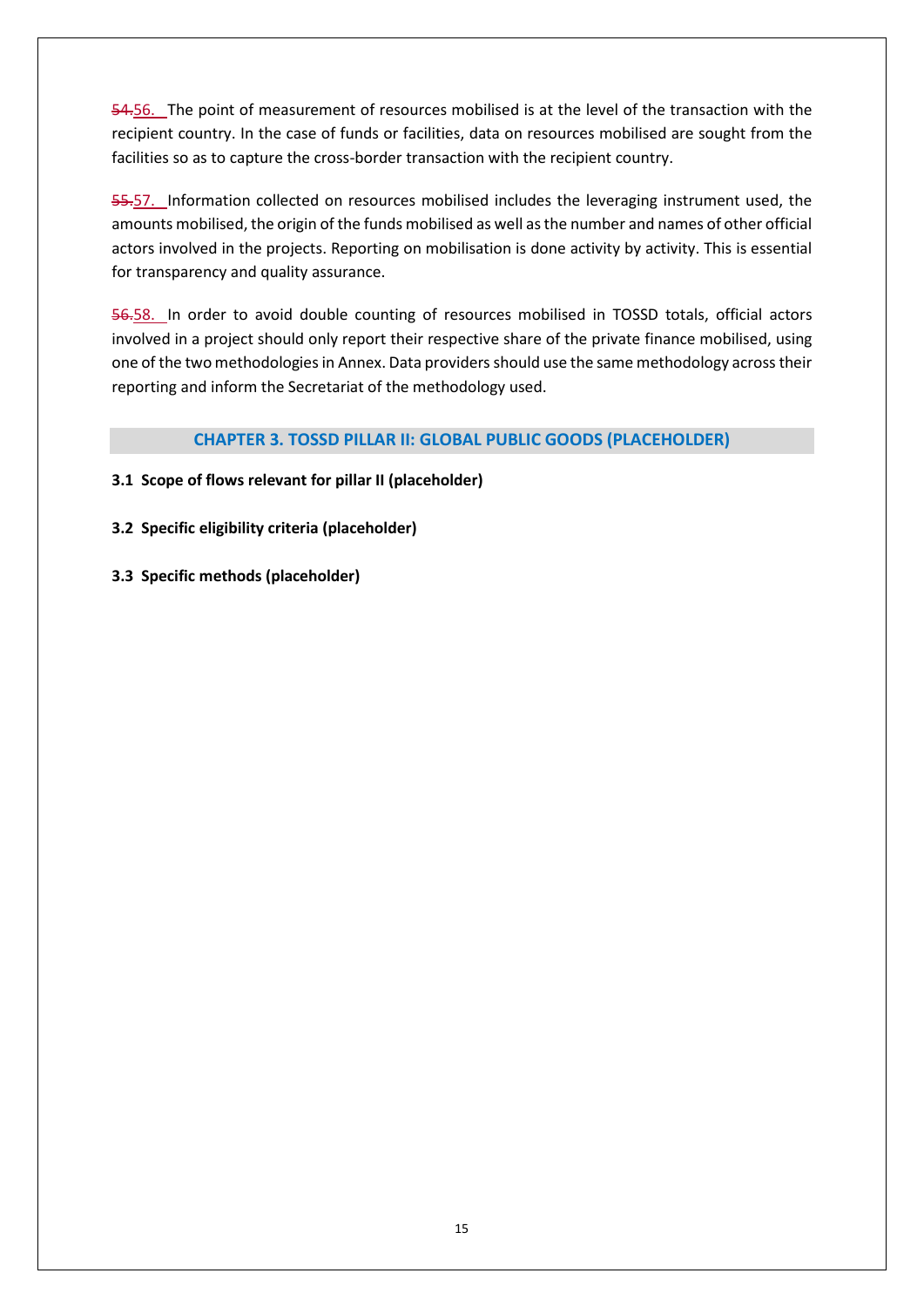#### **CHAPTER 4. REPORTING FORMAT AND DETAILED INSTRUCTIONS**

#### **4.1 REPORTING CYCLE AND DATA COLLECTION (PLACEHOLDER)**

#### **4.2 REPORTING FORMAT AND OVERVIEW OF ITEMS COVERED**

57.59. Data on TOSSD resource flows (including private finance mobilised through official interventions) are reported using a single file format. For transparency purposes, data are reportable at the activity level, although not all data fields of the TOSSD reporting format are necessarily filled for all types of financial instruments. Thus, a certain level of aggregation in the information provided is possible. For example, aggregation is warranted to protect the lives or safety of people receiving the support or implementing the activities (e.g. in the field of human rights or in the context of violent conflicts). Another example is contracts of individual experts involving many small-size transactions. Reporting on TOSSD is done electronically, either using a spreadsheet where each column would correspond to one data field and each row to one activity, or a machine-readable format.

58.60. The TOSSD Reporting Form (see Figure 5 below) builds on existing requirements used in the DAC-CRS statistical system $^{24}$  $^{24}$  $^{24}$  and comprises three sections:

- Section A provides identification data for es the activity.  $\div$  identification numbers to link different components (a loan, a guarantee, an equity stake) of an investment activity or project together, thereby facilitating database management and the tracking of project implementation over time (commitment, disbursements, etc.).
- Section B requests basic data on the activity, including its recipient, title and description, recipient, SDG focus, sector of destination, implementing agency (channel of delivery), modality, financial instrument, implementing agency (channel of delivery), SDG focus, sector of destination and whether the transaction reported is part of a broader financing arrangement (e.g. blended or project finance schemes, PPPs, etc.), framework of collaboration and TOSSD pillar.
- Section C groups all volume data related to the activity including commitments, gross disbursements, loan repaymentsreflows to the provider, and the amount of resources mobilised from the private sector.

<span id="page-15-0"></span><sup>&</sup>lt;sup>24</sup> i.e. CRS++ item-level reporting and Busan-common format.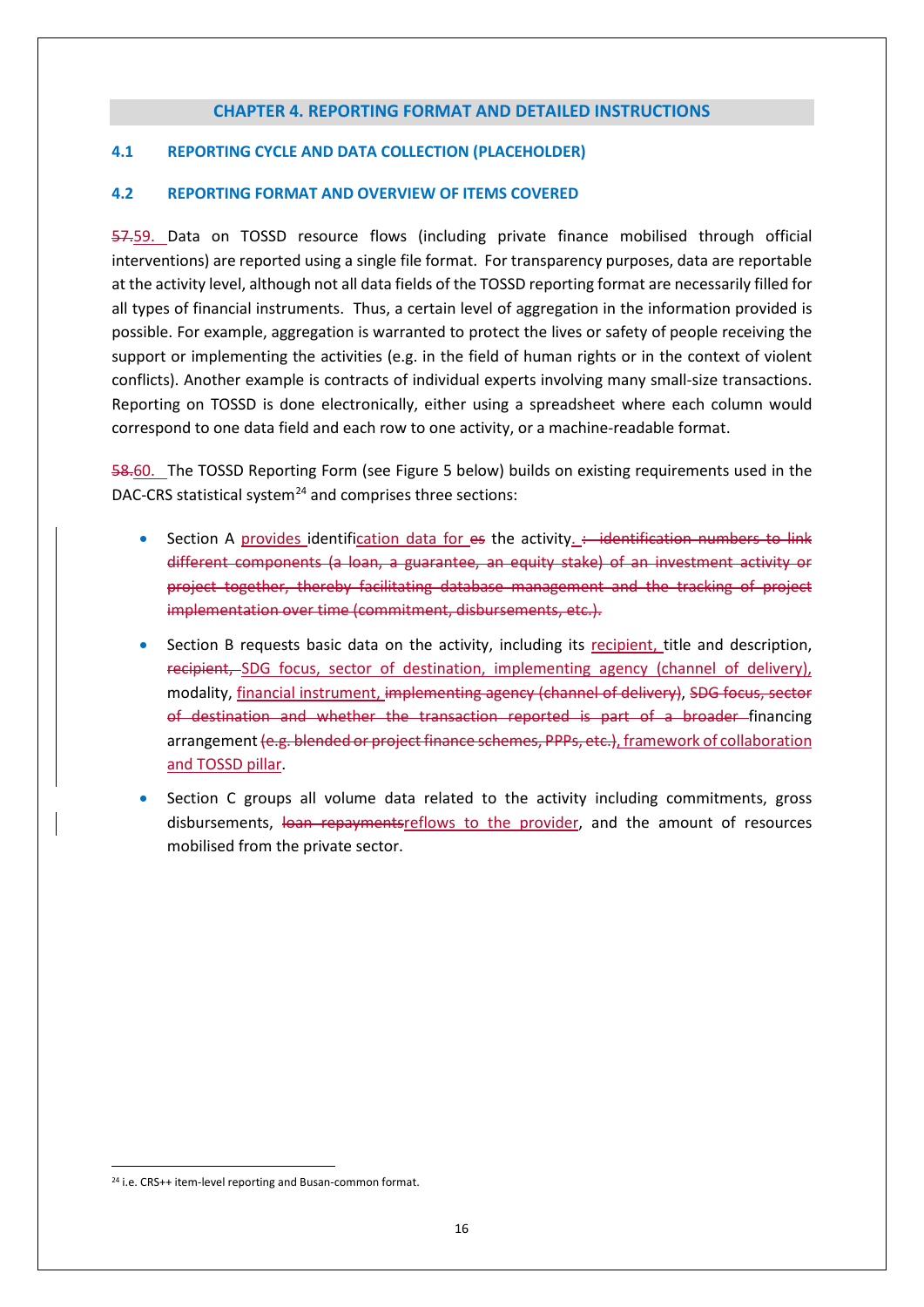**Figure 54. Activity-level Reporting Form for TOSSD cross-border flows to developing countries**

*Note to Task Force members: Given the number of modifications to the reporting format, the version below is provided without track changes to facilitate reading. The version with track changes is available on the next page.*

| <b>Reporting Items</b>            | <b>Clarifications</b>                                                                                                                                          |  |  |  |
|-----------------------------------|----------------------------------------------------------------------------------------------------------------------------------------------------------------|--|--|--|
| A. Identification data            |                                                                                                                                                                |  |  |  |
| 1. Reporting year                 | Calendar year for which data are reported.                                                                                                                     |  |  |  |
| 2. Provider country/institution   | Unique code identifying the reporting country or institution.                                                                                                  |  |  |  |
| 3. Provider agency                | Unique code identifying the agency within the provider country that has budget responsibility and                                                              |  |  |  |
|                                   | controls the activity for its own account.                                                                                                                     |  |  |  |
| 4. Provider project ID number     | Unique code for identifying the project in the provider's internal databases.                                                                                  |  |  |  |
| 5. TOSSD ID Number                | Unique code for identifying the project in the TOSSD database.                                                                                                 |  |  |  |
| <b>B.</b> Basic data              |                                                                                                                                                                |  |  |  |
| 6. TOSSD recipient                | Unique code identifying the country receiving the TOSSD cross-border flow.                                                                                     |  |  |  |
| 7. Project title                  | Free text indicating the official project title in English, French or Spanish.                                                                                 |  |  |  |
| 8. Project description            | Free text describing the activity, including its objectives, planned outputs and outcomes, time frame,<br>and budget.                                          |  |  |  |
| 9. External link                  | Digital Object Identifier (DOI) or link to a web page (of the provider, implementing partner or<br>recipient) containing detailed information on the activity. |  |  |  |
| 10. SDG focus                     | Multiple codes identifying the target(s) in the UN list of SDG targets (e.g. 2.1, 3.3).                                                                        |  |  |  |
| 11. Sector                        | Multiple codes identifying the sector(s) that the resource transfer is intended to foster.                                                                     |  |  |  |
| 12. Channel of delivery           | Unique code identifying the institution through which the activity is implemented.                                                                             |  |  |  |
| 13. Channel name                  | Free text indicating the full name of the institution implementing the activity. If the institution has a                                                      |  |  |  |
|                                   | channel of delivery code, this field is empty.                                                                                                                 |  |  |  |
| 14. Modality                      | Unique code specifying the modality of co-operation used to implement the activity.                                                                            |  |  |  |
| 15. Financial instrument          | Unique code specifying the financial instrument used to fund the activity.                                                                                     |  |  |  |
| 16. Financing arrangement         | Multiple codes identifying specific characteristics of the financial arrangement (e.g. blended finance,                                                        |  |  |  |
|                                   | export credits, co-financing arrangement involving recipient counterpart funds).                                                                               |  |  |  |
| 17. Framework of collaboration    | Multiple codes identifying specific frameworks of collaboration such as South-South Co-operation,                                                              |  |  |  |
|                                   | triangular co-peration and sharia-compliant co-operation.                                                                                                      |  |  |  |
| 18. TOSSD Pillar                  | A binary code indicating whether the activity falls under pillar I or Pillar II of TOSSD.                                                                      |  |  |  |
| C. Volume data                    |                                                                                                                                                                |  |  |  |
| 19. Currency                      | ISO code for the currency in which the transaction has been undertaken.                                                                                        |  |  |  |
| 20. Amount committed              | New amount committed contractually by the provider during the reporting year, i.e. the face value                                                              |  |  |  |
|                                   | of the activity.                                                                                                                                               |  |  |  |
| 21. Amount disbursed              | Amount disbursed (expenditure) by the provider during the reporting year.                                                                                      |  |  |  |
| 22. Reflows to the provider       | Amount paid back to the provider during the reporting year and related to recoveries on grants,                                                                |  |  |  |
|                                   | amortisation of loans and gains or losses from equity sales.                                                                                                   |  |  |  |
| 23. Amount mobilised              | Amount mobilised from private sources, where a causal link between the provision of private                                                                    |  |  |  |
|                                   | finance and the official intervention can be established.                                                                                                      |  |  |  |
| For loans only                    |                                                                                                                                                                |  |  |  |
| 24. Concessionality               | A binary "Yes" or "No" code indicating the concessionality of the loan according to the IMF definition.                                                        |  |  |  |
| 25. Maturity                      | Interval (number of months) from commitment date to the date of the last payment of amortisation.                                                              |  |  |  |
| For mobilisation only             |                                                                                                                                                                |  |  |  |
| 26. Leveraging mechanism          | Unique code indicating the leveraging instrument used such as a guarantee, a syndicated loan,<br>shares in collective investment vehicles, etc.                |  |  |  |
| 27. Origin of the funds mobilised | Multiple codes identifying the origin of the funds mobilised in provider, recipient or third country<br>(as applicable).                                       |  |  |  |
| 28. Co-financiers                 | Free text specifying the names of private and public co-financiers.                                                                                            |  |  |  |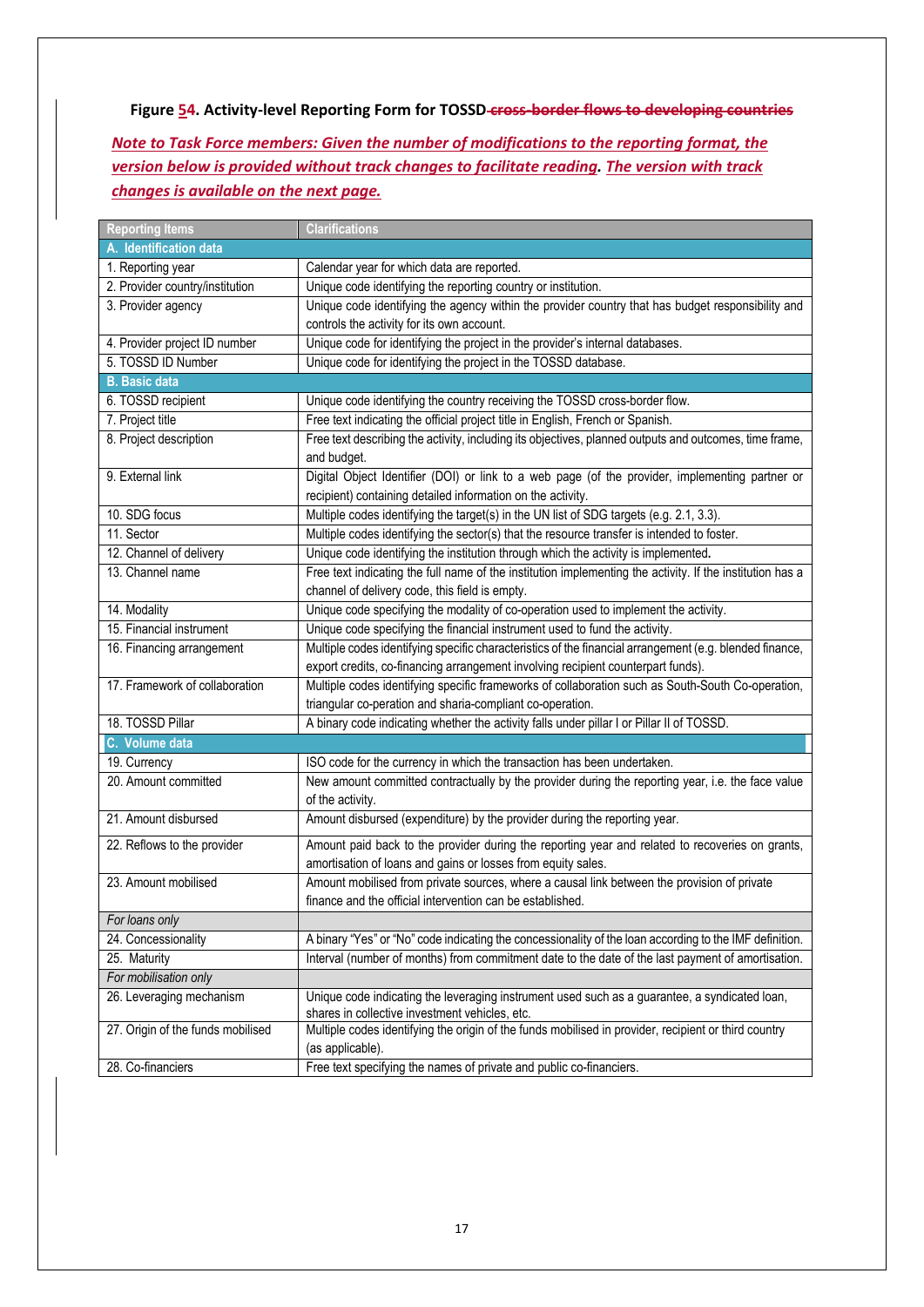| <b>Reporting Items</b>            | <b>Clarifications</b>                                                                                       |  |  |
|-----------------------------------|-------------------------------------------------------------------------------------------------------------|--|--|
| A. Identification data            |                                                                                                             |  |  |
| 1.-Reporting year                 | Calendar year for which data are reported. (e.g. reporting in 2019 on 2018 resource flows).                 |  |  |
| 2. - Provider country/institution | Unique code identifying the Each-reporting country or multilateral institution has its own code.            |  |  |
| 3. - Provider agency              | Unique code identifying the agency within the provider country that has budget responsibility and           |  |  |
|                                   | controls the activity for its own account. The provider agency is the government entity (central, state     |  |  |
|                                   | or local government agency or department) financing the activity from its own budget. For                   |  |  |
|                                   | multilateral organisations, it refers to the department or fund financing the activity within the           |  |  |
|                                   | institution. The provider agency has budget responsibility and controls the activity for its own            |  |  |
|                                   | account.                                                                                                    |  |  |
| 4. - Provider project ID number   | Unique code for identifying the project in the provider's internal databases. The project number field      |  |  |
|                                   | facilitates tracking activities in provider institutions' internal databases which may be necessary, for    |  |  |
|                                   | example, to respond to requests to verify the data regarding certain reported activities.                   |  |  |
| 5. - TOSSD ID Number              | Unique code for identifying the project in the TOSSD database. In addition to the provider project          |  |  |
|                                   | number TOSSD ID number is needed to ensure the uniqueness of each transaction in the database               |  |  |
|                                   | and to link the original commitments and subsequent disbursements over several years or between             |  |  |
|                                   | different components of the same project. The format needs to be common to all providers. Set the           |  |  |
|                                   | ID at thirteen digits, with the first three digits equal to the provider country/institution code: e.g. for |  |  |
|                                   | number 901 TOSSD ID number would be 901YYYYXXXXXX.                                                          |  |  |
| <b>B.</b> Basic data              |                                                                                                             |  |  |
| 6. TOSSD recipient                | Unique code identifying the country receiving the TOSSD cross-border flow.                                  |  |  |
| 67. - Project title               | Free text indicating Tthe official project title in English, French or Spanish.                             |  |  |
| 78. - Project dDescription        | Free text describing the activity, including its objectives, planned outputs and outcomes, time frame,      |  |  |
|                                   | and budget. In English, French or Spanish (over time the aspiration will be to collect this information     |  |  |
|                                   | in all UN languages).                                                                                       |  |  |
| 9. External link                  | Digital Object Identifier (DOI) or link to a web page (of the provider, implementing partner or             |  |  |
|                                   | recipient) containing detailed information on the activity.                                                 |  |  |
| 103. SDG focus (multiple choice)  | Multiple codes identifying the target(s) in the UN list of SDG targets (e.g. 2.1, 3.3). The "targets" as    |  |  |
|                                   | identified in the UNSC list of SDG targets (e.g. 2.1; 3.3). Multiple choices will be possible. In case      |  |  |
|                                   | no direct link can found to an SDG Target, report the goal [and provide justification for inclusion of      |  |  |
|                                   | the activity in TOSSDI.                                                                                     |  |  |
| 11. Sector                        | Multiple codes identifying the sector(s) that the resource transfer is intended to foster. Classification   |  |  |
|                                   | and codes to be discussed.                                                                                  |  |  |
| 89. TOSSD recipient               | Unique code identifying the Each recipient country_has its own code receiving the TOSSD cross-              |  |  |
|                                   | border flow.                                                                                                |  |  |
| 912. - Channel of delivery        | Unique code identifying the institution through which the activity is implemented. Unique code              |  |  |
|                                   | identifying the channel of delivery category of the institution through which the activity is               |  |  |
|                                   | implemented. The channel of delivery is the first implementing partner. It is the entity that has           |  |  |
|                                   | implementing responsibility over the funds and is normally linked to the provider agency by a               |  |  |
|                                   | contract or other binding agreement, and is directly accountable to it.                                     |  |  |
| 13. Channel name                  | Free text indicating the full name of the institution implementing the activity. If the institution has a   |  |  |
|                                   | channel of delivery code, leave the field empty.                                                            |  |  |
| 14. Modality                      | Unique code specifying the modality of co-operation used to implement the activity.                         |  |  |
| 15. Financial instrument          | Unique code specifying the financial instrument used to fund the activity. A distinction is made            |  |  |
|                                   | between grants, debt instruments, mezzanine finance, equity and shares in collective investment             |  |  |
|                                   | vehicles and guarantees and other unfunded contingent liabilities. [Islamic finance to be developed]        |  |  |
| 10. Type of resource flow         | A distinction is made between official and officially supported activities, i.e. resources mobilised        |  |  |
|                                   | from the private sector. For financial transactions, a distinction is made between long-term and            |  |  |
|                                   | short-term transactions.                                                                                    |  |  |
| 121. Financial instrument         | A distinction is made between grants, debt instruments, mezzanine finance, equity and shares in             |  |  |
|                                   | collective investment vehicles and guarantees and other unfunded contingent liabilities. [Islamic           |  |  |
|                                   | finance to be developed]                                                                                    |  |  |
| 132. Modality                     | A distinction will be made between various development co-operation modalities (to be developed).           |  |  |
| 13. SDG focus (multiple choice)   | The "targets" as identified in the UNSC list of SDG targets (e.g. 2.1; 3.3). Multiple choices will be       |  |  |
|                                   | possible. In case no direct link can found to an SDG Target, report the goal [and provide justification     |  |  |
|                                   |                                                                                                             |  |  |
|                                   | for inclusion of the activity in TOSSD].                                                                    |  |  |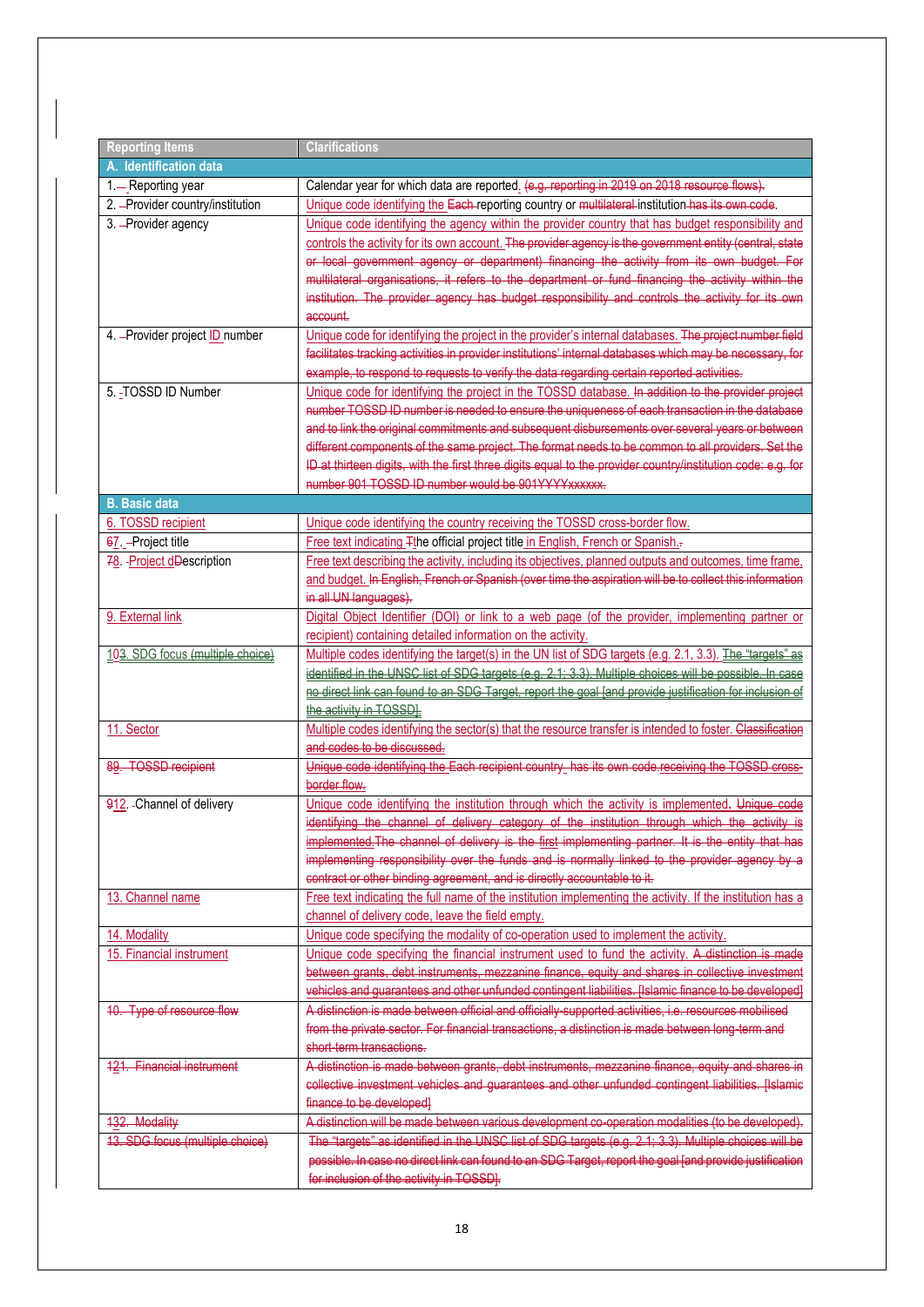| 14. Sector/Purpose code (multiple                                                               | Classification and codes to be discussed.                                                               |  |  |  |
|-------------------------------------------------------------------------------------------------|---------------------------------------------------------------------------------------------------------|--|--|--|
| choice)                                                                                         |                                                                                                         |  |  |  |
| 4516. Co-fFinancing arrangements                                                                | Multiple codes identifying specific characteristics of the financial arrangement (e.g. blended finance, |  |  |  |
|                                                                                                 |                                                                                                         |  |  |  |
|                                                                                                 | export credits, co-financing arrangement involving recipient counterpart funds).Descriptive             |  |  |  |
|                                                                                                 | information, if applicable, on the broader co-financing arrangements such as the name of the public     |  |  |  |
|                                                                                                 | and private co financiers, the type of co financing arrangements (syndication, investment funds,        |  |  |  |
|                                                                                                 | project finance, etc.) and counterpart funding from the recipient government.                           |  |  |  |
| 17. Framework of collaboration                                                                  | Multiple codes identifying specific frameworks of collaboration such as South-South Co-operation,       |  |  |  |
|                                                                                                 | triangular co-peration and sharia-compliant co-operation.                                               |  |  |  |
| 18. TOSSD Pillar                                                                                | A binary code indicating whether the activity falls under pillar I or Pillar II of TOSSD.               |  |  |  |
| C. Volume data (Amounts in thousands, to be adjusted in the light of some currencies if needed) |                                                                                                         |  |  |  |
| 1619. - Currency                                                                                | ISO code for Amounts are reported in the currency in which the transaction has been undertaken.         |  |  |  |
| 4720. - Amounts committed                                                                       | New amounts committed contractually by the provider during the reporting year, i.e. the face value      |  |  |  |
|                                                                                                 | of the activity.                                                                                        |  |  |  |
| 4821. - Amounts disbursed                                                                       | Amount disbursed (expenditure) by the provider during the reporting year.                               |  |  |  |
|                                                                                                 |                                                                                                         |  |  |  |
| 19.22. - Reflows to the provider                                                                | Amount paid back to the provider during the reporting year and Covers related to recoveries on          |  |  |  |
| Amounts received                                                                                | grants, amortisation of loans and gains or losses from equity sales. (a positive amount means that      |  |  |  |
|                                                                                                 | the provider country has made capital gains; a negative amount means it has suffered capital            |  |  |  |
|                                                                                                 | losses). Amortisation relates to principal payments received from the borrowing country during the      |  |  |  |
|                                                                                                 | reporting year, including any payments of arrears of principal.                                         |  |  |  |
| 2423. - Amount mobilised                                                                        | Amount mobilised from private sources, where a causal link between the provision of private             |  |  |  |
|                                                                                                 | finance and the official intervention can be established. Report the amount of resources mobilised      |  |  |  |
|                                                                                                 | [following the methodologies in Annex].                                                                 |  |  |  |
| 22. Origin of the funds mobilised                                                               | Distinguishes between funds mobilised in provider, recipient or third country (as applicable).          |  |  |  |
| 20. Leveraging mechanism                                                                        | Indicates the leveraging instrument used, e.g. guarantee, syndicated loan, shares in collective         |  |  |  |
|                                                                                                 | investment vehicles.                                                                                    |  |  |  |
| For loans only                                                                                  |                                                                                                         |  |  |  |
| 24. Concessionality                                                                             | A binary "Yes" or "No" code indicating the concessionality of the loan according to the IMF definition. |  |  |  |
| 2325. Maturity                                                                                  | Interval (number of months) from commitment date to the date of the last payment of                     |  |  |  |
|                                                                                                 | amortisation Repayment period in months.                                                                |  |  |  |
| For mobilisation only                                                                           |                                                                                                         |  |  |  |
| 26. Leveraging mechanism                                                                        | Unique code indicating the leveraging instrument used such as a guarantee, a syndicated loan,           |  |  |  |
|                                                                                                 | shares in collective investment vehicles, etc.                                                          |  |  |  |
| 27. Origin of the funds mobilised                                                               | Multiple codes identifying the origin of the funds mobilised in provider, recipient or third country    |  |  |  |
|                                                                                                 | (as applicable).                                                                                        |  |  |  |
| 28. Co-financiers                                                                               | Free text specifying the names of private and public co-financiers.                                     |  |  |  |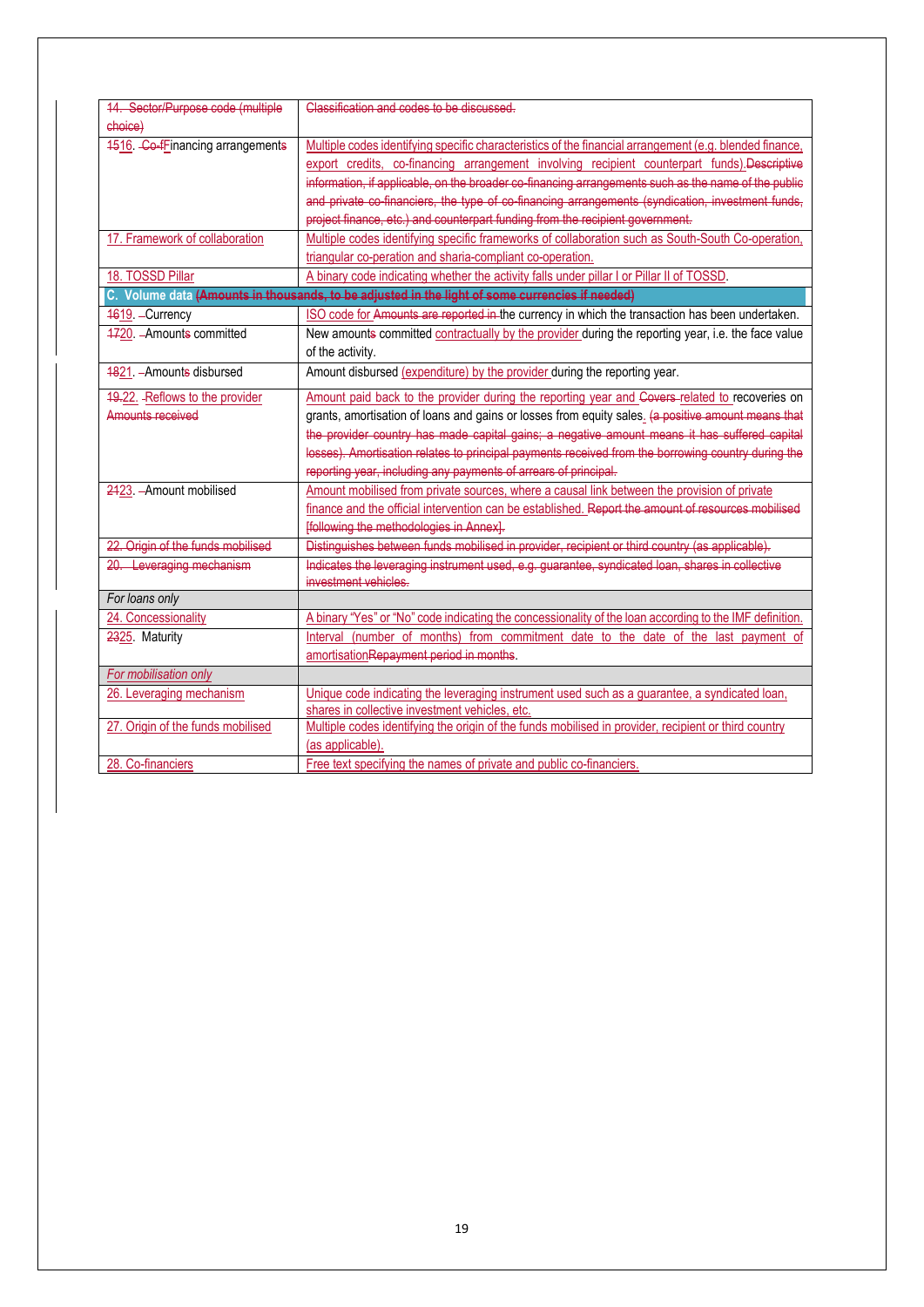## **4.3 REPORTING INSTRUCTIONS ITEM BY ITEM**

This section describes in more detail each of the elements of the TOSSD reporting format. For some elements, reporting requires the use of specific code lists. These can be found in Annex.

## **A. Identification data**

## **Item 1 Reporting year**

61. The reporting year is the calendar year for which data are reported. For example, report "2019" for data on TOSSD provided in 2019.

## **Item 2. Provider country/institution**

## 62. This field identifies the reporting country or institution, each of which has a unique code.

48. In order to track multilateral activities, a list of multilateral institutions from which outflow data may be collected needs to be established. (See Annex C.) The objective of establishing such a list is twofold: on one hand it serves to operationalise the TOSSD framework by establishing a list of multilateral reporters; on the other hand, especially for the global public goods pillar, it serves to identify TOSSD-eligible multilateral organisations, that might not conduct activities in TOSSD-eligible countries but that contribute to promote enabling conditions for sustainable development and to address global challenges.

## **Item 3. Provider agency**

63. Unique code identifying the agency within the provider country that has budget responsibility and controls the activity for its own account. The provider agency is the government entity (central, state or local government agency or department) financing the activity from its own budget. For multilateral organisations, the code identifies the department or fund financing the activity within the institution.

## **Item 4. Provider project ID number**

64. Unique code used for identifying the project in the provider's internal databases.

## **Item 5. TOSSD ID Number**

59.65. Unique code for identifying the project in the TOSSD database. The format needs to be common to all providers. For the time being, the code will be generated by the Secretariat upon reception of the data.

*Note to Task Force members: Several providers can contribute to one activity. This field will ultimately serve to link these contributions, so as to enhance understanding of the full support packages provided to TOSSD-eligible countries. Further work will be undertaken to define the format of the field, building on discussions at the Stockholm meeting.*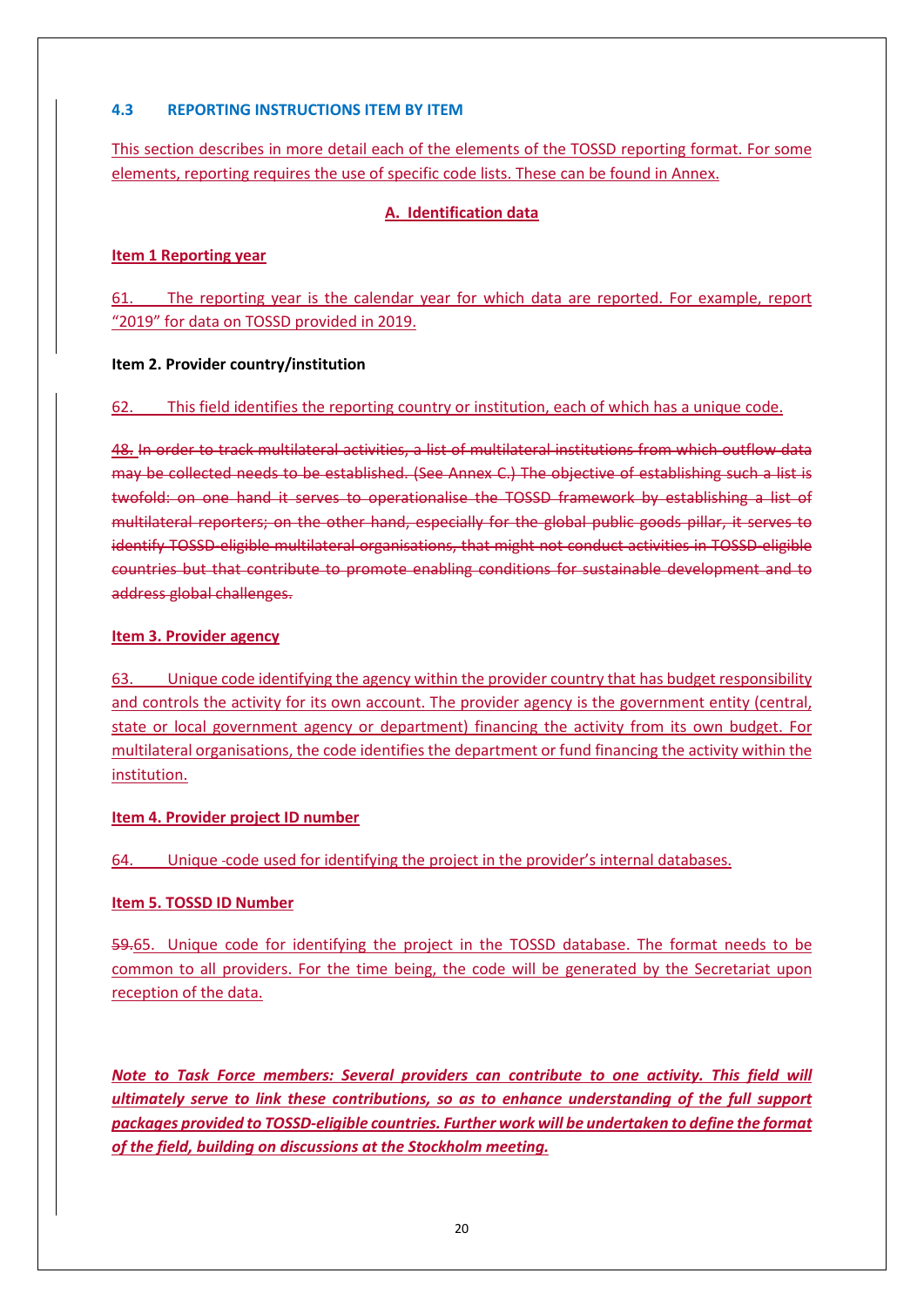## **B. Basic data**

## **Item 6. TOSSD recipient**

66. Unique code identifying the country receiving the TOSSD cross-border flow. Each TOSSDeligible country has its own code.

## **Item 7. Project title**

67. Free text indicating the official project title in English, French or Spanish.

## **Item 8. Project description**

68. Free text describing the activity, including its objectives, planned outputs and outcomes, time frame, and budget. The text should be provided in English, French or Spanish. Over time, the aspiration will be to collect this information in all UN languages.

## **Item 9. External Link**

69. Digital Object Identifier (DOI) or link to a web page (of the provider, implementing partner or recipient) containing detailed information on the activity.

## **Item 10. SDG Focus**

60.70. Multiple codes identifying the target(s) in the UN list of SDG targets (e.g. 2.1, 3.3). Report the values separated by a ";". In case no direct link can be found to an SDG Target, report the goal as "x.0", for example "2.0" for Goal 2. Only report the targets that the activity directly and significantly contributes to.

## **Item 11. Sector**

61.71. Multiple codes identifying the sector(s) that the resource is intended to foster. Reporting is based on either the OECD Creditor Reporting System purpose codes classification or the latest International Standard Industrial Classification (maintained by the UN Statistics Division). Data reported in ISIC will be converted to the OECD CRS classification using conversion tables.

- 72. In the case where the activity benefits several sectors, a maximum of 10 sector codes can be assigned. The share of the contribution corresponding to each code should be reported with the percentages adding up to 100. Use one of the following formats:
	- a string that can be easily parsed such as: "23110:40|32262:30|15114:20|15160:10"; or
	- an XML string such as: "<sectors><sector code="23110" percentage="40"/><sector code="32262" percentage="30"/><sector code="15114" percentage="20" /><sector code="15160" percentage="10" /></sectors>".

## **Items 12 and 13. Channel of delivery and channel name**

62.73. The channel of delivery is the first implementing partner. It has implementing responsibility over the funds and is normally accountable to the provider agency by a contract or other binding agreement. Where several levels of implementation are involved (e.g. when the provider agency hires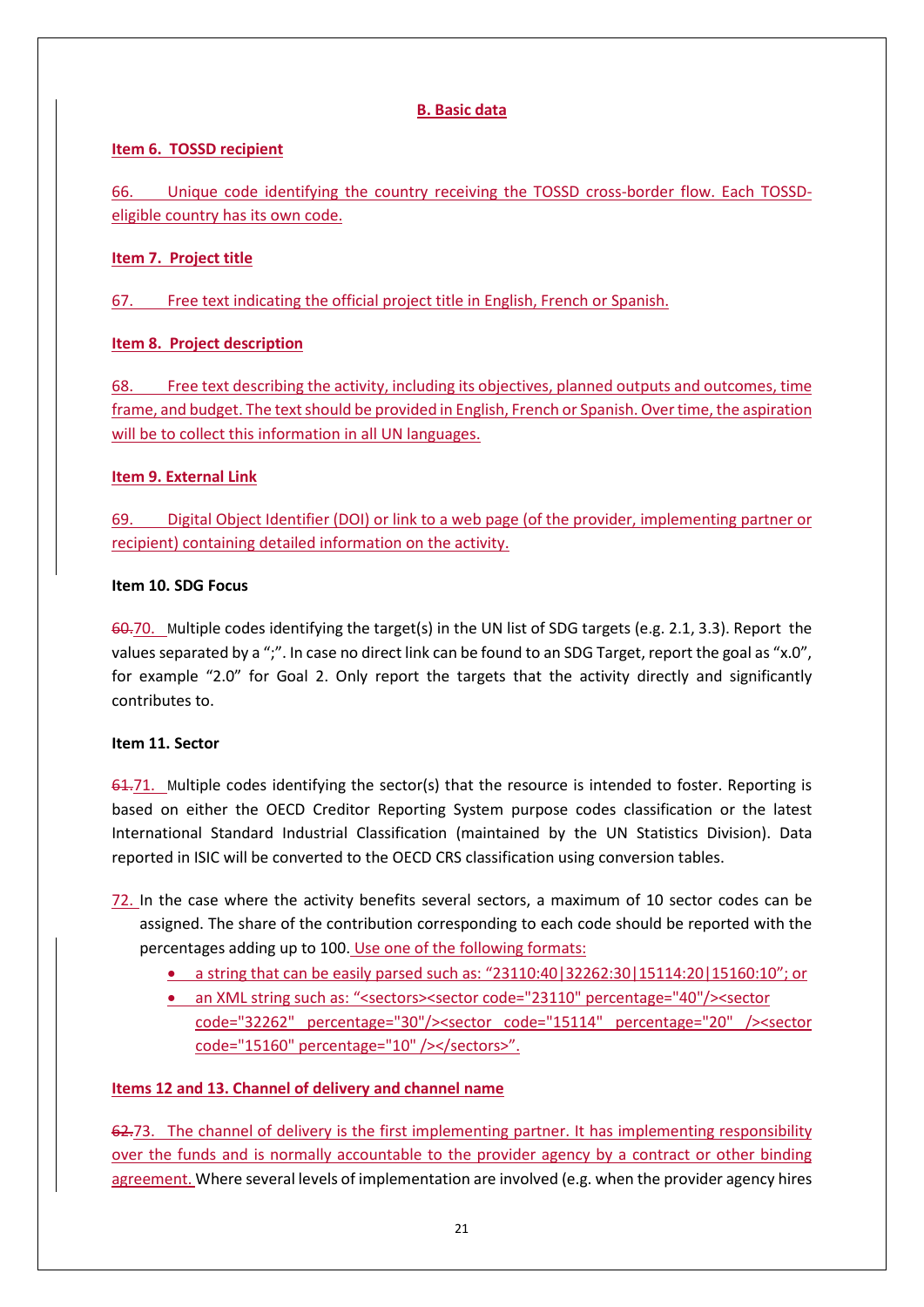a national implementer which in turn may hire a local implementer), report the first level of implementation as the channel of delivery. Where activities have several implementers, the principal implementer should be reported (e.g. the entity receiving the most funding). In the case of loans, report the borrower (i.e. the first entity outside the provider country that receives the funds.

63.74. The channels of delivery classification includes six main categories as follows:

- **Public sector institutions** include central, state or local government departments (e.g. municipalities) and public corporations in provider or recipient countries.
- **Non-governmental organisations** (NGOs) and civil society.
- **Public-private partnerships (PPPs)** and networks are collaborative arrangements between private actors and bilateral/multilateral agencies or governments to address specified developmental issues.
- **Multilateral organisations** are international institutions with governmental membership.
- **Universities, colleges or other teaching institutions**, including research institutes or think-thanks.
- **Private sector institutions** include all "for-profit" institutions, consultants and consultancy firms that do not meet the definition of a public sector institution. Subcategories further distinguish between private sector in provider country, private sector in recipient country and private sector in third country (developing country, high income/OECD country).

The name of channel of delivery should follow the channel of delivery category code. The two items are separated by ";".

## *Item 12. Channel of delivery*

75. Unique code identifying the institution through which the activity is implemented. In case the institution through which the activity is implemented does not have a channel of delivery code, indicate the channel category code.

## *Item 13. Channel name*

76. Free text indicating the full name of the institution implementing the activity. If the institution has a channel of delivery code, leave the field empty.

## **Item 14. Modality**

64.77. Unique code specifying the modality of co-operation used to implement the activity.

78. The various modalities used in the context of TOSSD are as follows: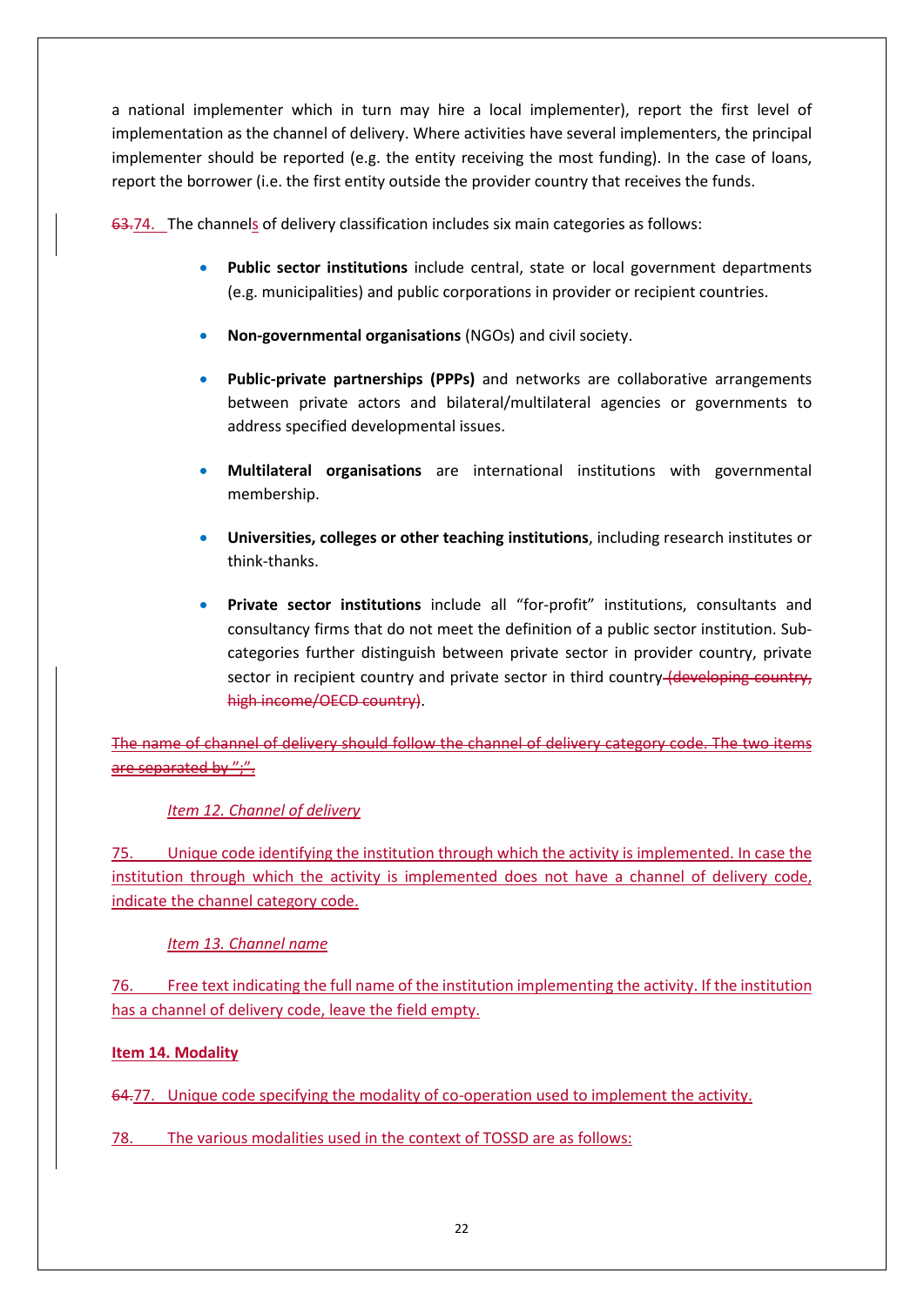- **BUDGET SUPPORT**  Identifies contributions from the provider to the government budget of a recipient country, which has an exclusive responsibility for the use of the funds. Budget support can be generic (not sector allocated) or sectoral (e.g. energy, agriculture).
- **PROJECTS**  Identifies specific inputs, activities and outputs supported by a TOSSD provider, to reach specific objectives/outcomes within a defined time frame, with a defined budget and a defined geographical area.
- **IN-KIND TECHNICAL CO-OPERATION EXPERTS** Identifies technical co-operation implemented using public officials of the reporting country. Technical assistance already embedded in the projects described above is not included, nor are experts hired on the market.
- **OTHER TECHNICAL ASSISTANCE** Includes the provision of technical assistance using internationally or locally recruited experts, beyond technical assistance already embedded in the projects described above and beyond in-kind technical co-operation. All non-salary costs of experts (including those of public officials of the reporting country) such as flights, per-diem, accommodation, internal transportation within the recipient country and training, are also included. This category also covers training and research as well as various capacity building activities such as conferences, seminars, workshops, exchange visits.
- **SCHOLARSHIPS AND IMPUTED STUDENT COSTS IN PROVIDER COUNTRIES**  Includes financial awards for individual students, contributions to trainees and indirect ("imputed") costs of tuition in provider countries to nationals of TOSSD-eligible countries. [The inclusion of these items in TOSSD remains to be discussed].
- **DEBT RELIEF**  All actions relating to debt (forgiveness, conversions, swaps, buy-backs, rescheduling, refinancing). [The measurement method for including debt relief in TOSSD remains to be discussed].

#### **Item 1415. Financial instrument**

65.79. Unique code specifying the financial instrument used to fund the activity.

66.80. The main categories of financial instruments are defined as follows.

#### **Grants**

67.81. Grants are transfers in cash or in kind for which no legal debt is incurred by the recipient.

#### **Debt instruments**

68.82. Debt instruments require the payment of principal and/or interest at some point(s) in the future. Debt instruments can take the form of loans, reimbursable grants and debt securities.

*Loans*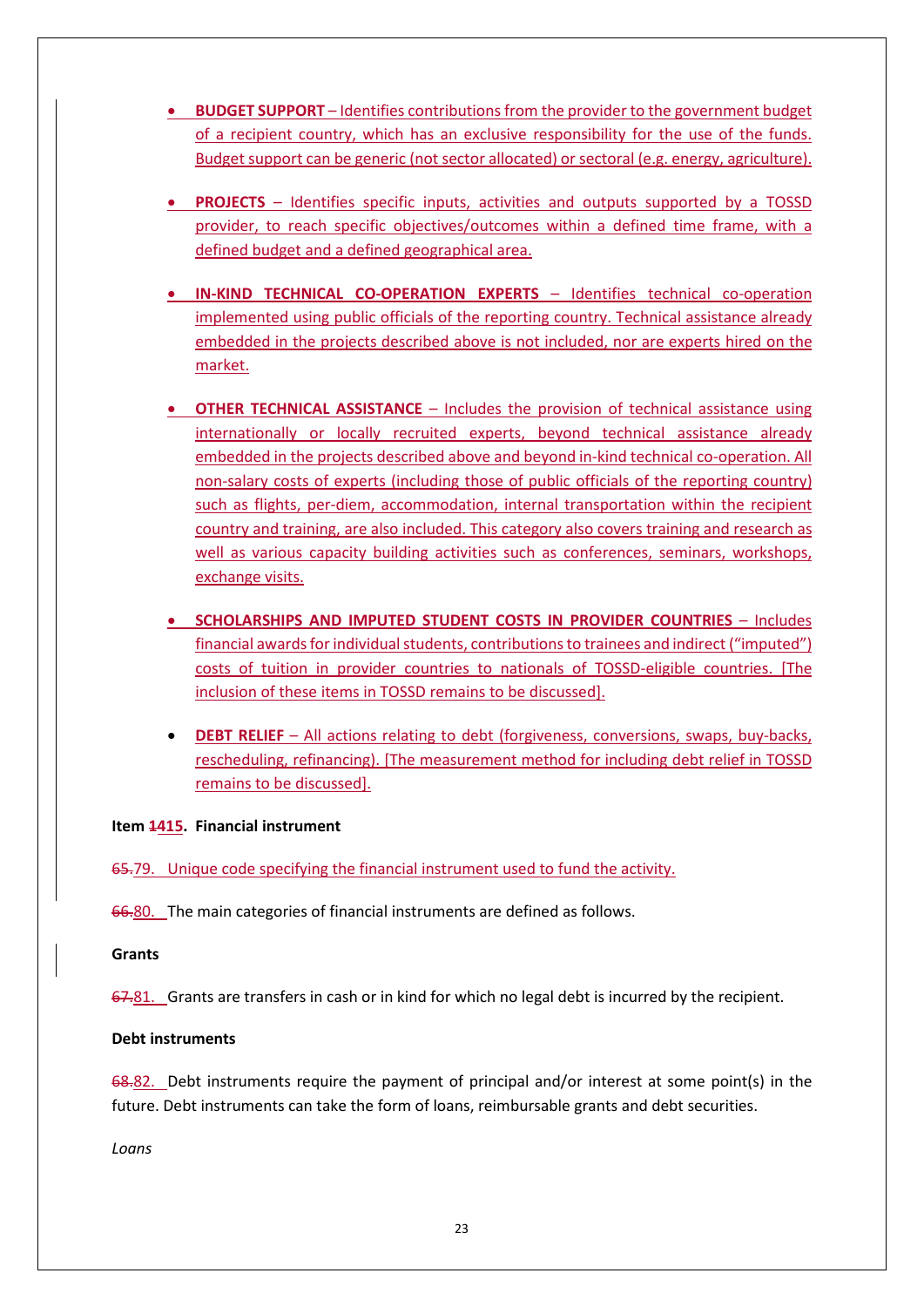69.83. Loans are transfers in cash or in kind for which the recipient incurs legal debt (and the resulting claim is not intended to be traded). This includes loans repayable in the borrower's currency whether the lender intends to repatriate the repayments or to use them in the borrowing country. Loans also include 'instalment sale' and 'istisna'a' of Islamic finance.

#### *Reimbursable grants*

70.84. Reimbursable grants consist of contributions provided to a recipient institution for investment purposes, with the expectation of long-term reflows at conditions specified in the financing agreement. The provider assumes the risk of total or partial failure of the investment; it can also decide if and when to reclaim its investment.

#### *Debt securities*

71.85. Bonds are fixed-interest debt instruments, issued by governments, public utilities, banks or companies, tradable in financial markets. The issuer of a coupon bond pledges to pay the par value of the bond to the bondholder on a fixed date (maturity date) as well as specified interest over the life of the bond. Alternatively, bonds can be issued at a price lower than their par value in lieu of the periodic interest, with the full par value being paid to the bondholder on maturity (discount bonds). Asset-backed securities are securities whose value and income payments are derived from and backed by a specific pool of underlying assets. The Sukuks of Islamic finance are also categorised as debt securities.

#### **Mezzanine finance instruments**

72.86. Mezzanine finance, also called hybrid finance, refers to instruments relating to the layer of financing between an entity's senior debt and equity, with features of both debt and equity. Providers of mezzanine finance have claims that are subordinated to senior lenders and possess priority over equity investors. Consequently, mezzanine investors normally expect returns that are higher than traditional bank lending rates and lower than the returns required by most equity investors.

73.87. A subordinated (or junior) loan, in the event of default, will only be repaid after all senior obligations have been satisfied. Preferred equity, in the event of default, will be repaid after all senior obligations and subordinated loans have been satisfied; and will be paid before other equity holders.

## **Equity and shares in collective investment vehicles**

74.88. Common equity is a share in the ownership of a corporation that gives the owner a claim on the residual value of the corporation after creditors' claims have been met. This category also covers the profit-sharing agreements (Musharaka) of Islamic finance.

75.89. Shares in collective investment vehicles refer to collective undertakings through which investors pool funds for investment in financial or nonfinancial assets or both. These vehicles issue shares (if a corporate structure is used) or units (if a trust structure is used).

## **Guarantees and other unfunded contingent liabilities**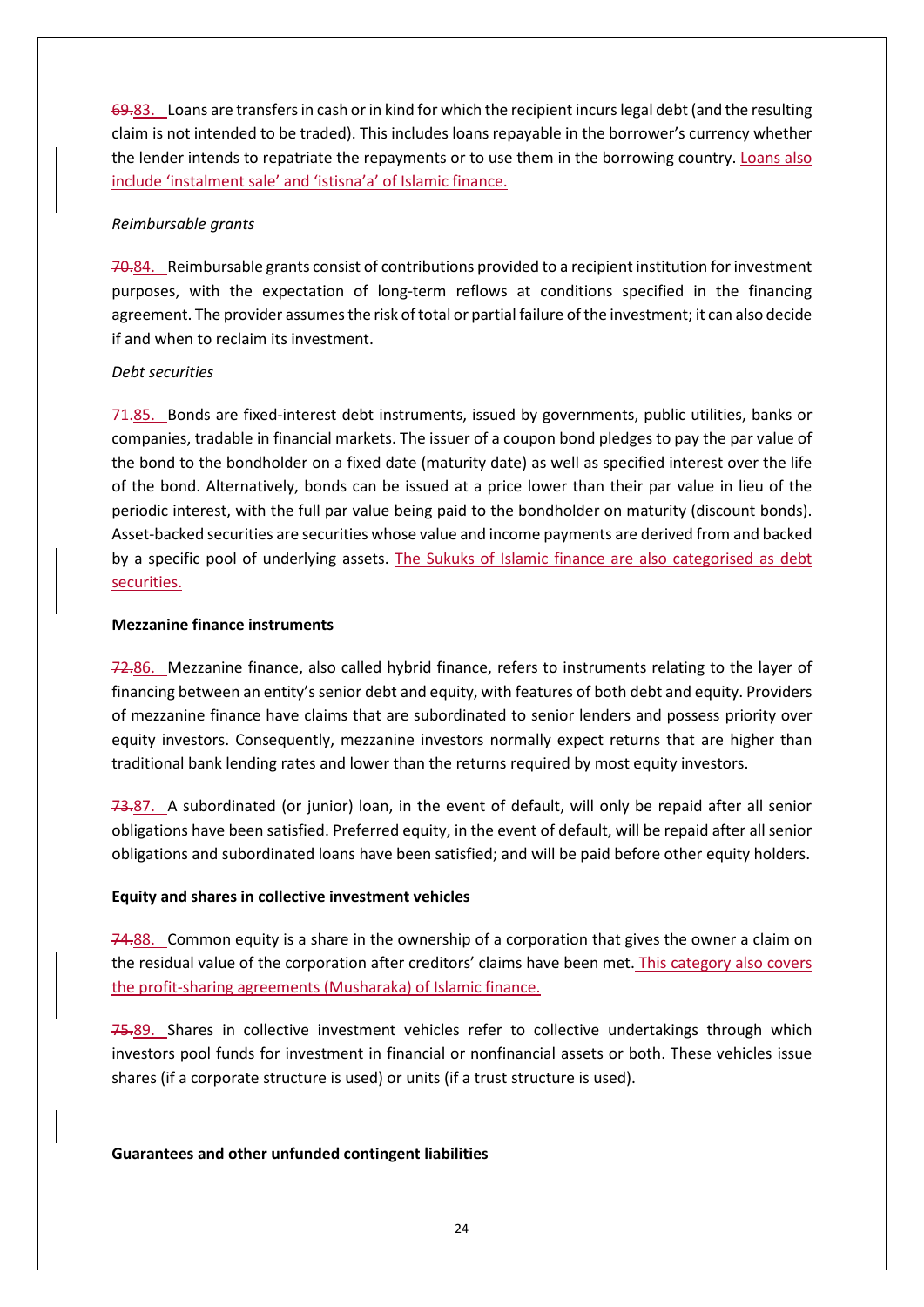90. Guarantees refer to risk-sharing agreements under which the guarantor agrees to pay part or the entire amount due on a loan, equity or other instrument to the lender/investor in the event of non-payment by the borrower or loss of value in case of investment. Other unfunded contingent liabilities include insurances and other instruments that do not constitute a flow.

## **Clarification on officially-supported export credits**

76.91. TOSSD financial instruments may include officially-supported export credits extended in association with development finance or explicitly designed to contribute to sustainable development objectives.

## **Item 16. Financing arrangement**

- 92. Multiple codes identifying specific characteristics of the financial arrangement.
- 93. Various forms of financing arrangements of particular interest in the context of TOSSD are:
	- **BLENDED FINANCE** the strategic use of development finance for the mobilisation of additional finance towards sustainable development.
	- **CO-FINANCING ARRANGEMENTS INVOLVING RECIPIENT COUNTERPART FUNDS** the co-financing by the recipient country public institutions.
	- **OFFICIALLY-SUPPORTED EXPORT CREDITS** credits extended by government-owned or controlled specialised export-financing agencies or institutions (ECAs) for commercial purposes to finance a specific purchase of goods or services from within the creditor country. They include both official direct export credits (i.e. loans extended by ECAs to facilitate exports to developing countries) and officiallyguaranteed/insured export credits (i.e. loans extended by the private sector, but guaranteed/insured by ECAs to finance an export transaction).

## **Item 17. Framework of collaboration**

94. Multiple codes identifying specific frameworks of collaboration such as South-South Cooperation, triangular co-peration and sharia-compliant co-operation.

95. Bilateral and multilateral co-operation can be identified through a combination of item 2 ("Provider country / institution") and item 6 ("TOSSD Recipient") of the reporting format.

96. Other frameworks of collaboration will be tracked under this item and include:

• **SOUTH-SOUTH CO-OPERATION** – a broad framework of collaboration among countries of the South in the political, economic, social, cultural, environmental and technical domains. Involving two or more developing countries, it can take place on a bilateral, regional, intraregional or interregional basis. Developing countries share knowledge, skills, expertise and resources to meet their development goals through concerted efforts.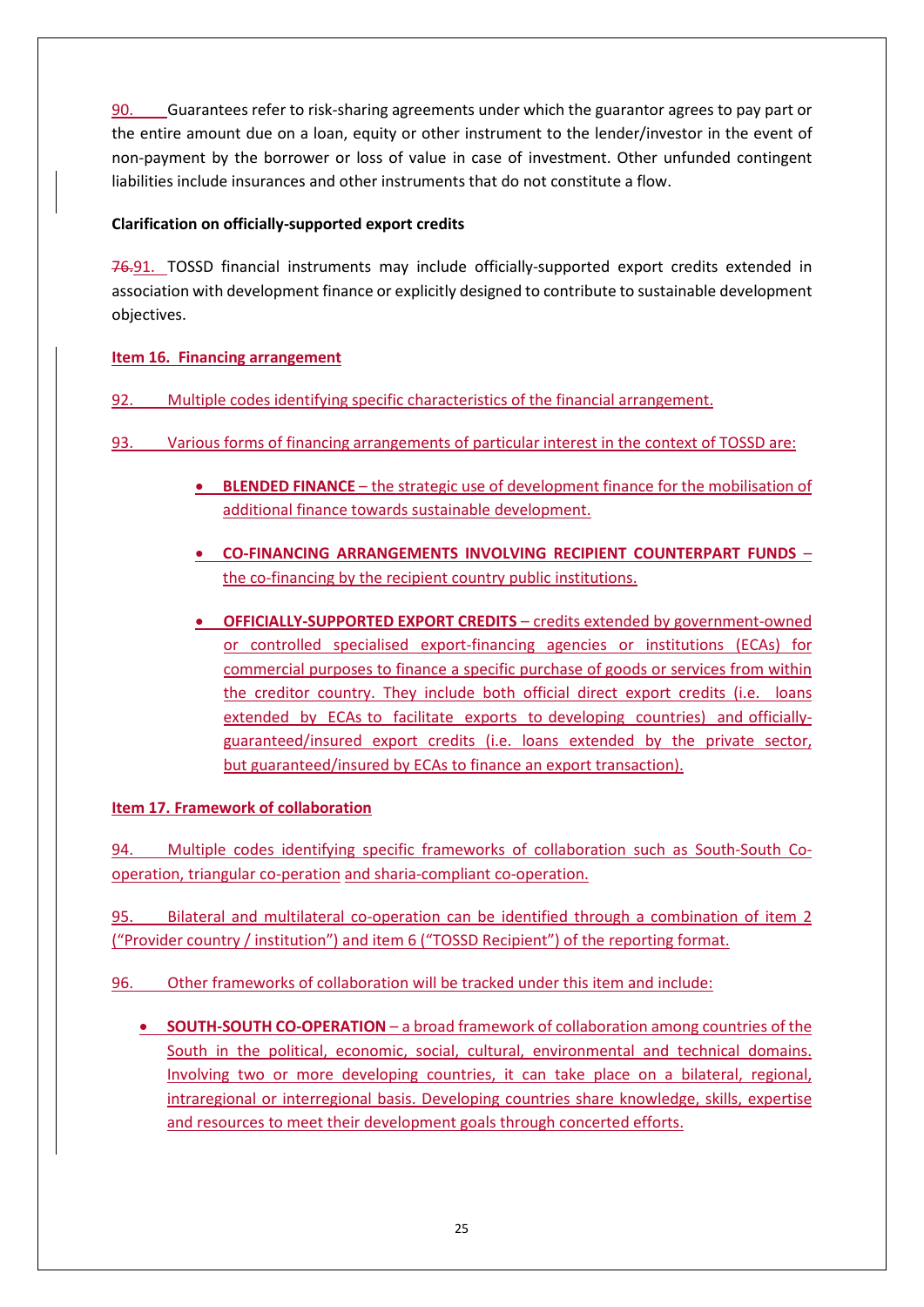- **TRIANGULAR CO-OPERATION** a multi-country partnership involving partners with the following roles:
	- $\circ$  The beneficiary partner that requests support to tackle a specific development challenge.
	- o The pivotal partner that has proven experience in tackling the issue, and shares its resources, knowledge and expertise to help others do the same.
	- $\circ$  The facilitating partner that helps connect the partners, supporting the collaboration financially and technically.
- **ISLAMIC FINANCE** sharia-compliant finance (the Islamic finance instruments are included in the financial instruments classification in the relevant categories).

## **Item 18. TOSSD Pillar**

97. A binary code indicating whether the activity falls under pillar I or Pillar II of TOSSD. Pillar I identifies cross border resources extended to TOSSD-eligible countries in support of sustainable development. Pillar II identifies regional and global expenditures (that do not involve cross border flows to TOSSD eligible countries) to support the provision of international public goods, promote development enablers and address global challenges.

## **C. Volume data**

## **Item 19. Currency**

98. ISO code for the currency in which the transaction has been undertaken.

## **Item 20. Amount committed**

77.99. New amount committed contractually by the provider during the reporting year, i.e. the face value of the activity. For the definition of a commitment, see section 1.2.3.

## **Item 21. Amount disbursed**

100. Amount disbursed (expenditure) by the provider during the reporting year.

## **Item 22. Reflows to the provider**

101. Amount paid back to the provider during the reporting year and related to recoveries on grants, amortisation of loans and gains or losses from equity sales (a positive amount means that the provider country has made capital gains; a negative amount means it has suffered capital losses). Amortisation relates to principal payments received from the borrowing country during the reporting year, including any payments of arrears of principal.

## **Item 23. Amount mobilised**

78.102. Amount mobilised from private sources, where a causal link between the provision of private finance and the official intervention can be established (see methodologies in Annex).

## **For loans only**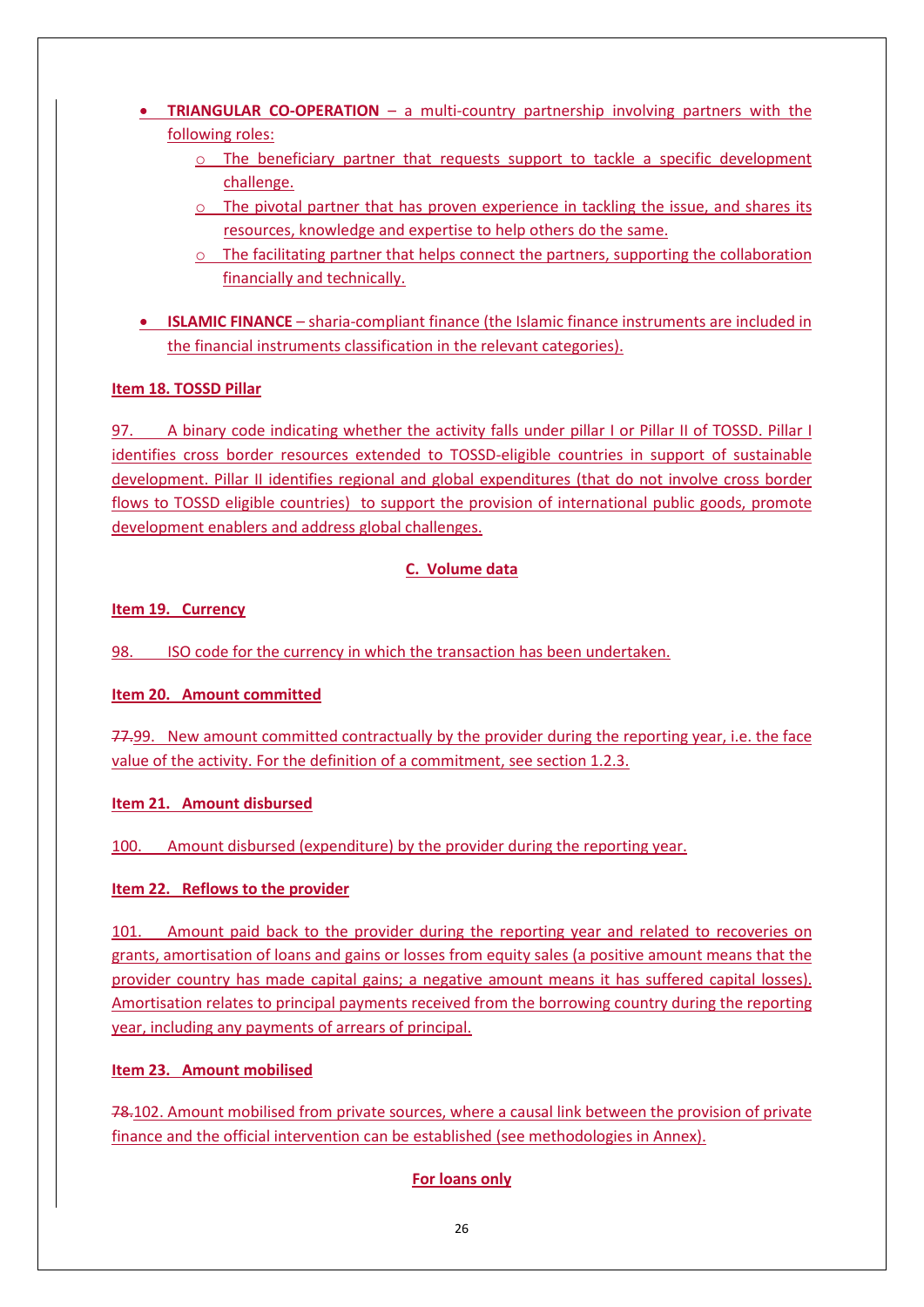## **Item 24 . Concessionality**

103. A binary "Yes" or "No" code indicating the concessionality of the loan according to the IMF and World Bank definition. Concessional loans convey a grant element of at least 35%, currently calculated at a uniform rate of discount of 5%. Loans are considered non-concessional if they do not meet this IMF and WB definition of concessionality.

## **Item 25. Maturity**

104. Interval (number of months) from commitment date to the date of the last payment of amortisation.

## **For amounts mobilised only**

## **Item 26. Leveraging mechanism**

105. Unique code indicating the leveraging instrument used such as a guarantee, a syndicated loan, shares in collective investment vehicles, etc.

## **Item 27. Origin of the funds mobilised**

106. Multiple codes identifying the origin of the funds mobilised in provider, recipient or third country (as applicable).

## **Item 28. Co-financiers**

107. Free text specifying the names of private and public co-financiers.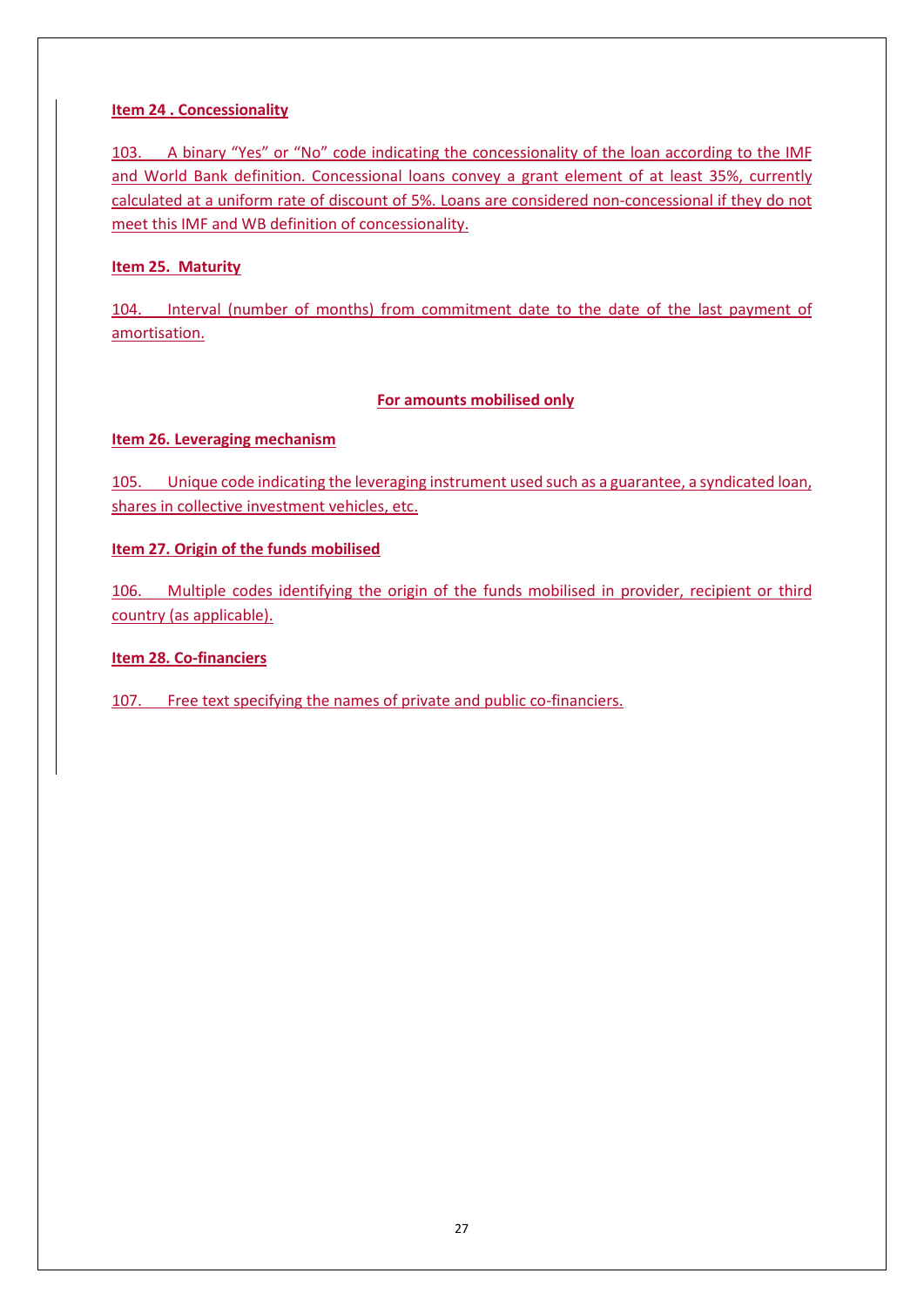## **ANNEXES**

**ANNEX A. Data collection tools and procedures (Placeholder)**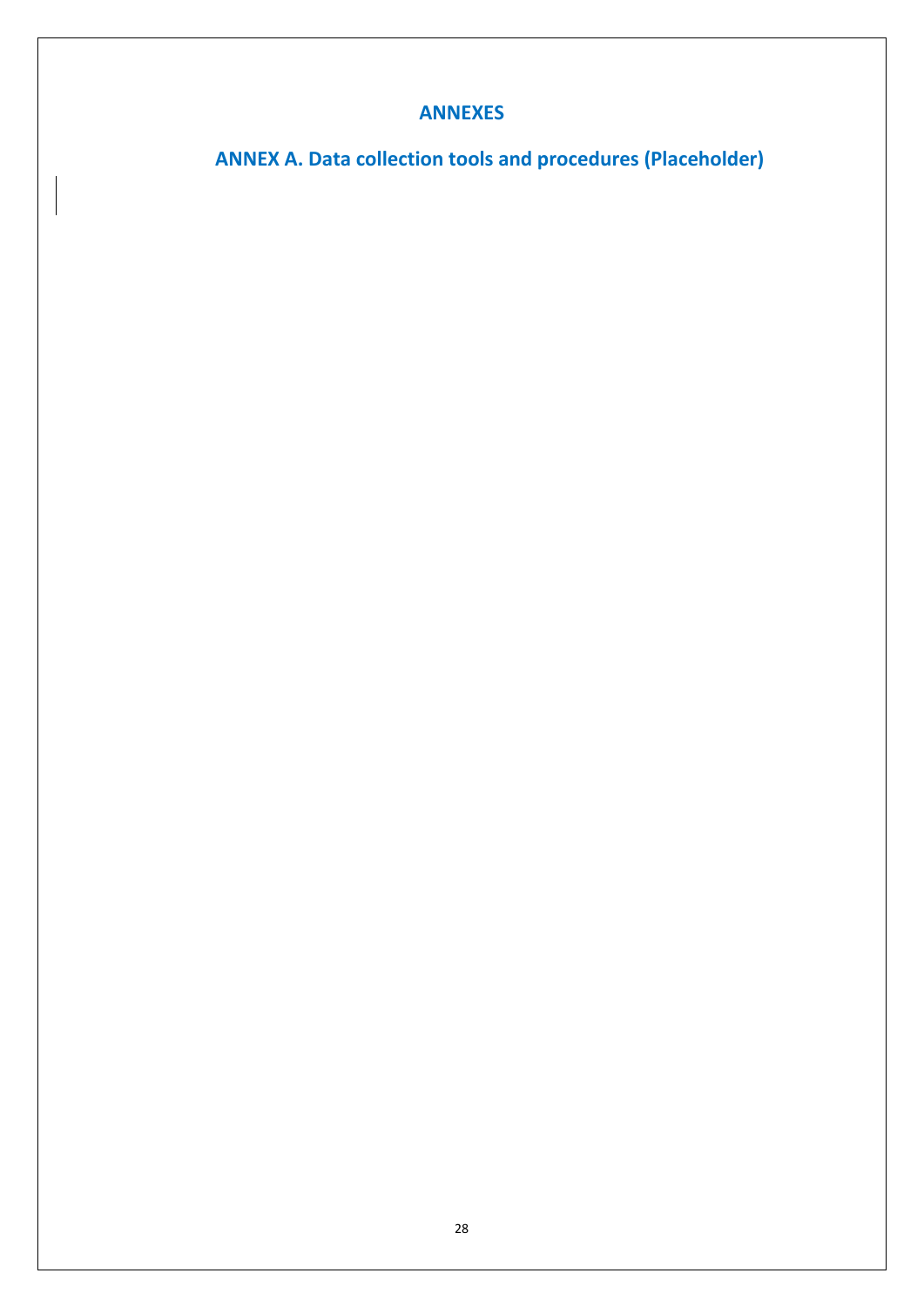# **ANNEX B. Description of the TOSSD opt-in procedure and instructions to report on activities carried out in opt-in countries**

A country willing to become TOSSD-eligible should send a formal letter to the Chair of the institution governing the TOSSD measurement framework.<sup>[25](#page-28-0)</sup> The letter should contain:

- The **motivation for opting in** and therefore becoming a TOSSD-eligible country, justified by the specific economic, social or environmental context of the country.
- The **requested date of inclusion on the List**, if different from the date of the request.
- The **requested duration of the eligibility**, indicating the anticipated period for which the country wishes to be TOSSD-eligible but which should not exceed three years. Should the country wish to extend the period of TOSSD eligibility at a later stage, it should send a new request indicating a new period of TOSSD eligibility.

Reporting on TOSSD provided to opt-in countries follows the same rules and methods as for other countries. By default, transactions are reportable as TOSSD from the date of the official request by the country opting-in, unless the country indicates a specific start date from which activities can be reported as TOSSD. In case the opt-in procedure is triggered because of an event that can be anticipated (e.g. a hurricane), prevention activities which occur before the official request by the country or the date of the event can be reported under TOSSD, provided that they directly contribute to mitigating the negative impact of the said event.

The list of TOSSD-eligible countries will be reviewed every three yearsto take into account any changes to the DAC List of ODA Recipients. Any country that has opted in should at the time of the review confirm its wish to remain on the TOSSD list.

<span id="page-28-0"></span><sup>&</sup>lt;sup>25</sup> At the time of writing, the TOSSD governance arrangements are not vet defined. An interim procedure should be put in place until a formal body is designated to oversee the TOSSD Statistical framework.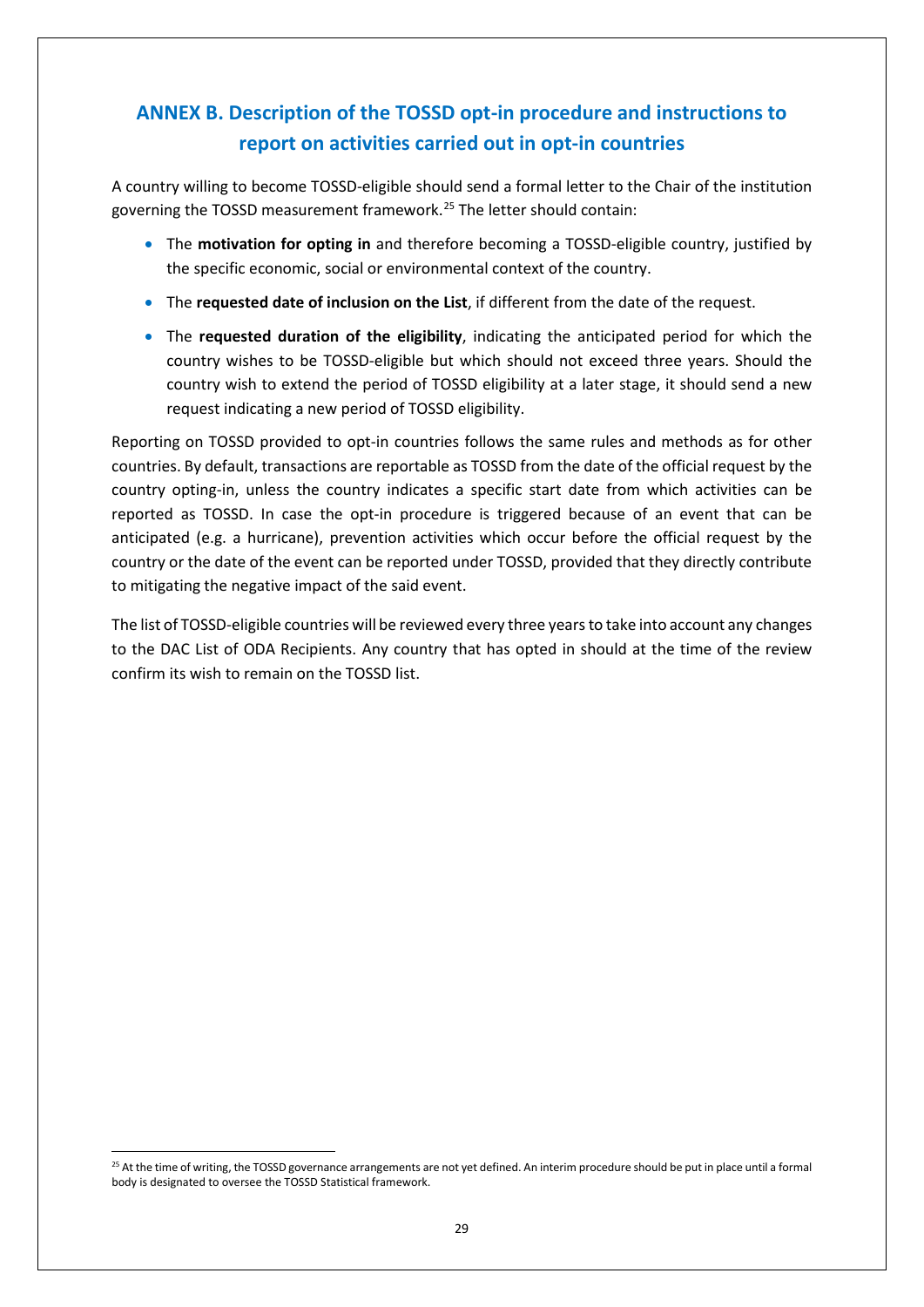# **ANNEX C. List of multilateral organisations from which TOSSD data will be collected**

The criteria for including multilateral institutions in the list are:

- The multilateral character of the institution, as per the definition of multilateral provider in section 1.3; and
- The institution conducting all or part of its activities in favour of sustainable development and developing countries; or
- The institution contributing to promote development enablers and to address global challenges $^{26}$ .

The list aims to be as inclusive as possible, and therefore there will not be a minimum budget threshold as a condition for the inclusion of a multilateral institution in the list. As a starting point, all multilateral institutions included in the list of ODA-eligible multilateral organisations will be added to the TOSSD list, provided that they commit to report their sustainable development related outflows to the TOSSD system. The list will be then completed with other relevant organisations at the regional or global level.

#### *Opt-in procedure*

Multilateral organisations willing to be added to the TOSSD multilateral organisations list can request their inclusion to the institution governing the TOSSD measurement framework.<sup>[27](#page-29-1)</sup> Once the institution governing TOSSD verifies compliance with the established criteria for inclusion, they will be added to the list, provided that they commit to reporting their sustainable development related outflows to the TOSSD reporting body on an annual basis.

<span id="page-29-0"></span><sup>&</sup>lt;sup>26</sup> Specific criteria for the organisations contributing to global public goods have not yet been established and will be developed together with the global public goods pillar in 2018-2019.

<span id="page-29-1"></span><sup>&</sup>lt;sup>27</sup> At the time of writing, the TOSSD governance arrangements are not yet defined. An interim procedure should be put in place until a formal body is designated to oversee the TOSSD Statistical framework.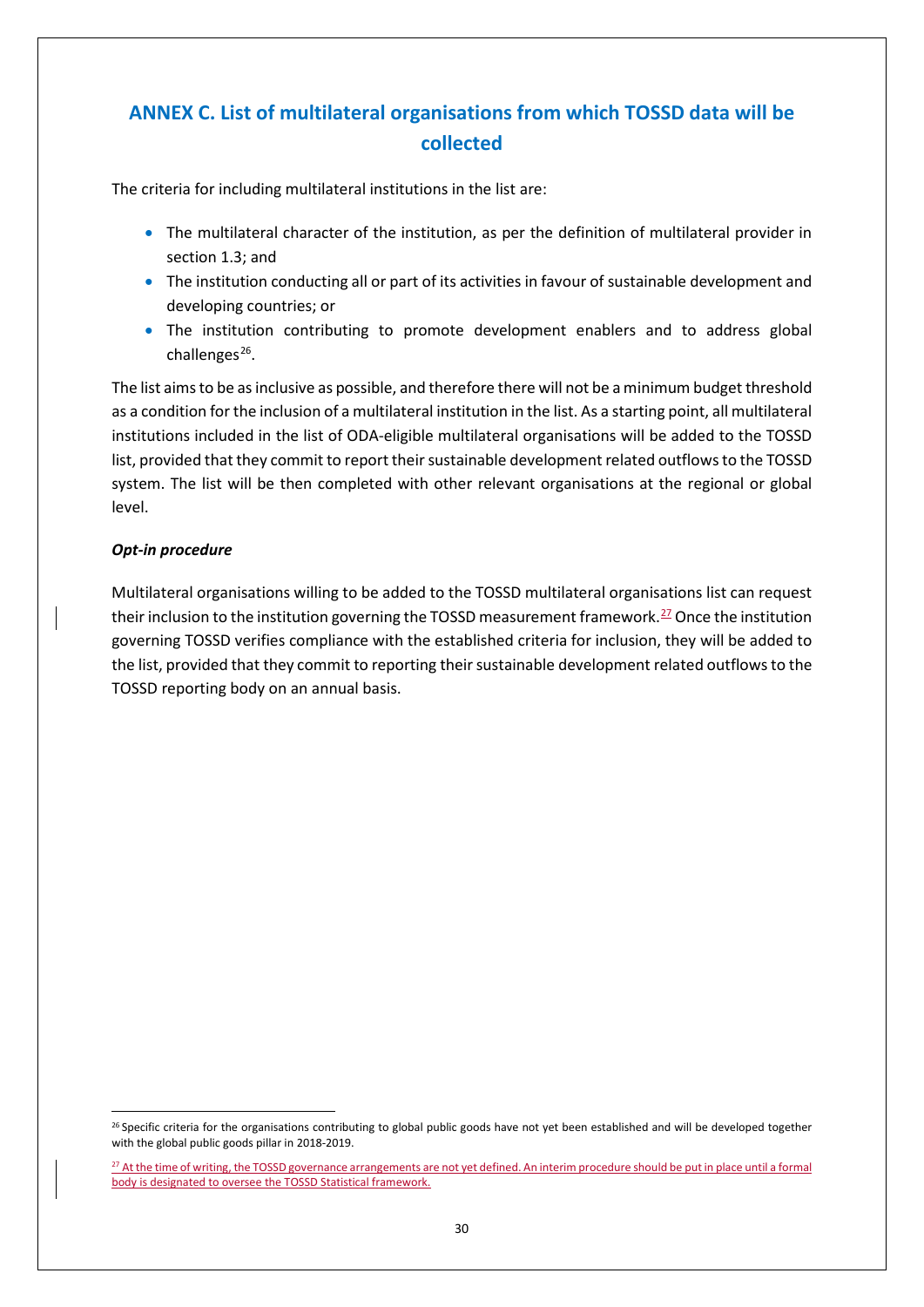## **ANNEX D. TOSSD taxonomies (Placeholder)**

The following code lists will be provided on the TOSSD Task Force website for reporting purposes:

- a. Provider country/institution
- b. Provider agency
- c. TOSSD recipient
- d. SDG focus
- e. Sector
- f. Channel of delivery and channel category
- g. Modality
- h. Financial instrument
- i. Financing arrangement
- j. Framework of collaboration
- k. Currency
- l. Leveraging mechanism
- m. Origin of the funds mobilised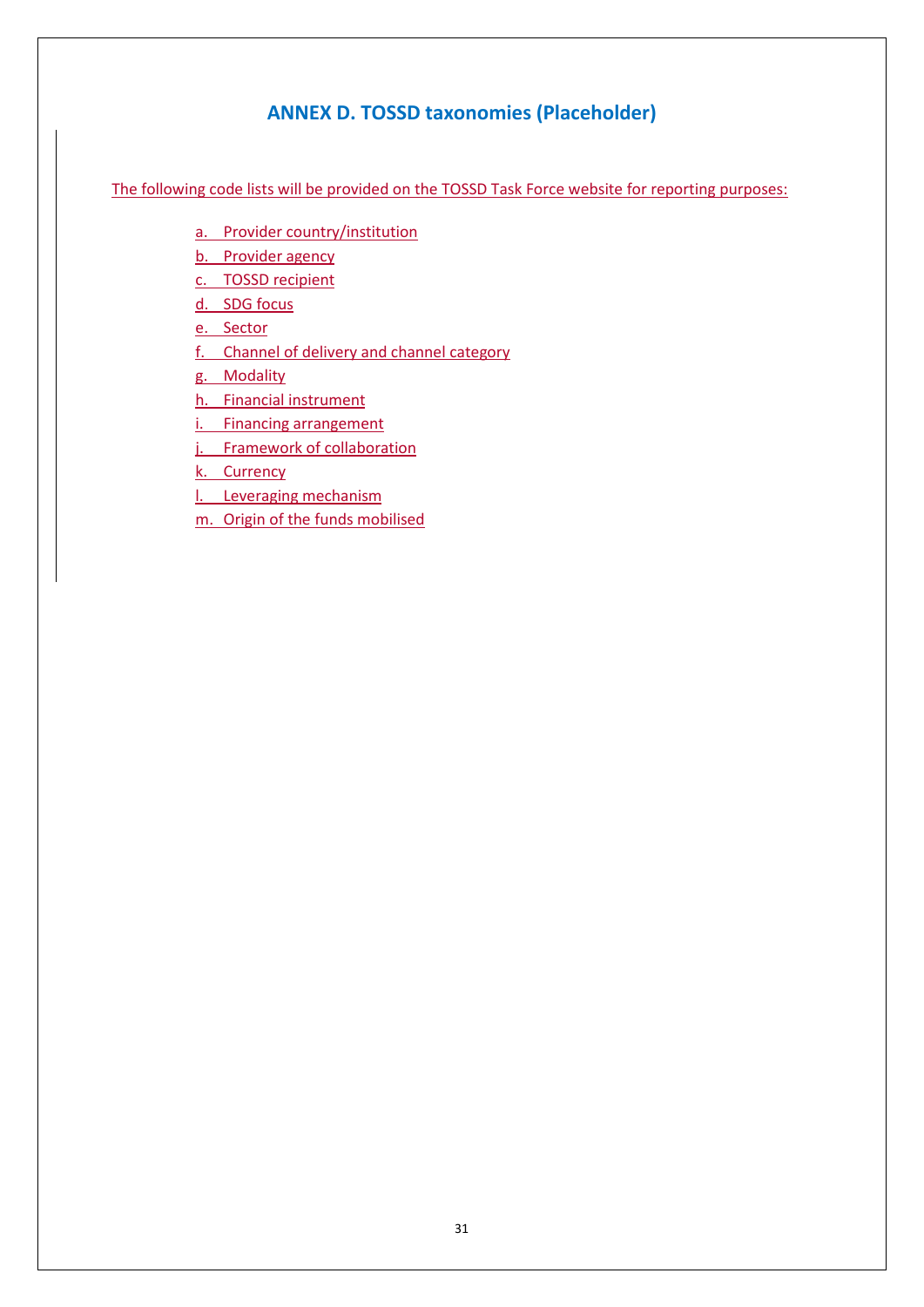## **ANNEX E. Methods to report on resources mobilised in TOSSD**

| <b>Leveraging</b><br>instrument                                                                                | <b>OECD Methodology</b>                                                                                                                                                                                                                                                                                                                                                                            | MDB Methodology <sup>28</sup>                                                                                                                                                                                                                                                                                    |
|----------------------------------------------------------------------------------------------------------------|----------------------------------------------------------------------------------------------------------------------------------------------------------------------------------------------------------------------------------------------------------------------------------------------------------------------------------------------------------------------------------------------------|------------------------------------------------------------------------------------------------------------------------------------------------------------------------------------------------------------------------------------------------------------------------------------------------------------------|
| <b>Guarantee</b>                                                                                               | 100% of the face value of the transaction being<br>guaranteed.                                                                                                                                                                                                                                                                                                                                     | For commercial risk guarantee, the difference between the<br>face value of the guaranteed transaction and the guarantor's<br>exposure value in case of default is reported as mobilised.<br>For non-commercial risk guarantee, 100% of the face value<br>of the transaction guaranteed is reported as mobilised. |
| <b>Syndicated loans</b>                                                                                        | Arranger reports 50% of syndicated private<br>finance.<br>Official lenders in the syndication report the<br>remaining 50%, volume pro-rata.<br>In the case of private arrangers, the funds<br>mobilised are reported by official lenders pro-rata.                                                                                                                                                 | All private finance in the syndication is reported by the<br>arranger.<br>[In the case of private arrangers, unclear how this should be<br>reported in the MDB approach].                                                                                                                                        |
| <b>Shares in collective</b><br>investment<br>vehicles (CIVs)                                                   | 50% of the private investment is reported by<br>official actors in the riskiest investment tranche of<br>the vehicle.<br>The remaining 50% is reported by all official actors<br>in vehicle, volume pro-rata.                                                                                                                                                                                      | Following guidance on indirect mobilisation*, all private<br>finance mobilised through CIVs is reported by investing<br>MDBs, volume pro-rata, irrespective of the risk taken.                                                                                                                                   |
| <b>Direct investment</b><br>in companies (DIC)<br><b>Project finance</b><br>special purpose<br>vehicles (SPVs) | Private finance mobilised in a CIV, company or SPV<br>which is also part of a syndication or covered by a<br>guarantee scheme should not be included in the<br>calculation as it is already captured by the<br>methodologies above.<br>NB: The OECD methodologies for shares in CIVs, DIC and<br>project finance SPV are very similar. They have been<br>merged and simplified for TOSSD purposes. | [* Regarding shares in collective investment vehicles and<br>investments in companies, publicly available guidance only<br>relates private indirect mobilisation. Guidance is not<br>provided on the basis of individual leveraging mechanisms.]                                                                 |
| <b>Credit lines</b>                                                                                            | The official provider of the credit line reports the<br>additional funds invested by the recipient of the<br>credit line (usually a local finance institution) and,<br>if requested by the credit line, co-investments, on<br>a revolving basis if applicable, by end-borrowers<br>(MSMEs).                                                                                                        | Credit line providers report the funds added by credit line<br>users (local finance institutions).<br>Funds invested by end-borrowers are not considered<br>mobilised.                                                                                                                                           |
| <b>Grants &amp; loans in</b><br>simple co-financing<br>arrangements                                            | Providers report the private co-financing, pro-rata<br>to their financial share (provided, as for any other<br>leveraging instrument, that a causal link can be<br>demonstrated - e.g. in the project documentation,<br>the financial agreement).                                                                                                                                                  | Following guidance on indirect mobilisation, providers<br>report the private co-financing, pro-rata to their financial<br>share.                                                                                                                                                                                 |

<span id="page-31-0"></span> <sup>28</sup> The description of the MDB methodologies in the table is based on information in the *Joint MDB reporting on private investment mobilization: methodology reference guide* available at: [http://documents.worldbank.org/curated/en/](http://documents.worldbank.org/curated/en/%0b495061492543870701/pdf/114403-REVISED-June25-DocumentsPrivInvestMob-Draft-Ref-Guide-Master-June2018-v4.pdf) [495061492543870701/pdf/114403-REVISED-June25-DocumentsPrivInvestMob-Draft-Ref-Guide-Master-June2018-v4.pdf.](http://documents.worldbank.org/curated/en/%0b495061492543870701/pdf/114403-REVISED-June25-DocumentsPrivInvestMob-Draft-Ref-Guide-Master-June2018-v4.pdf)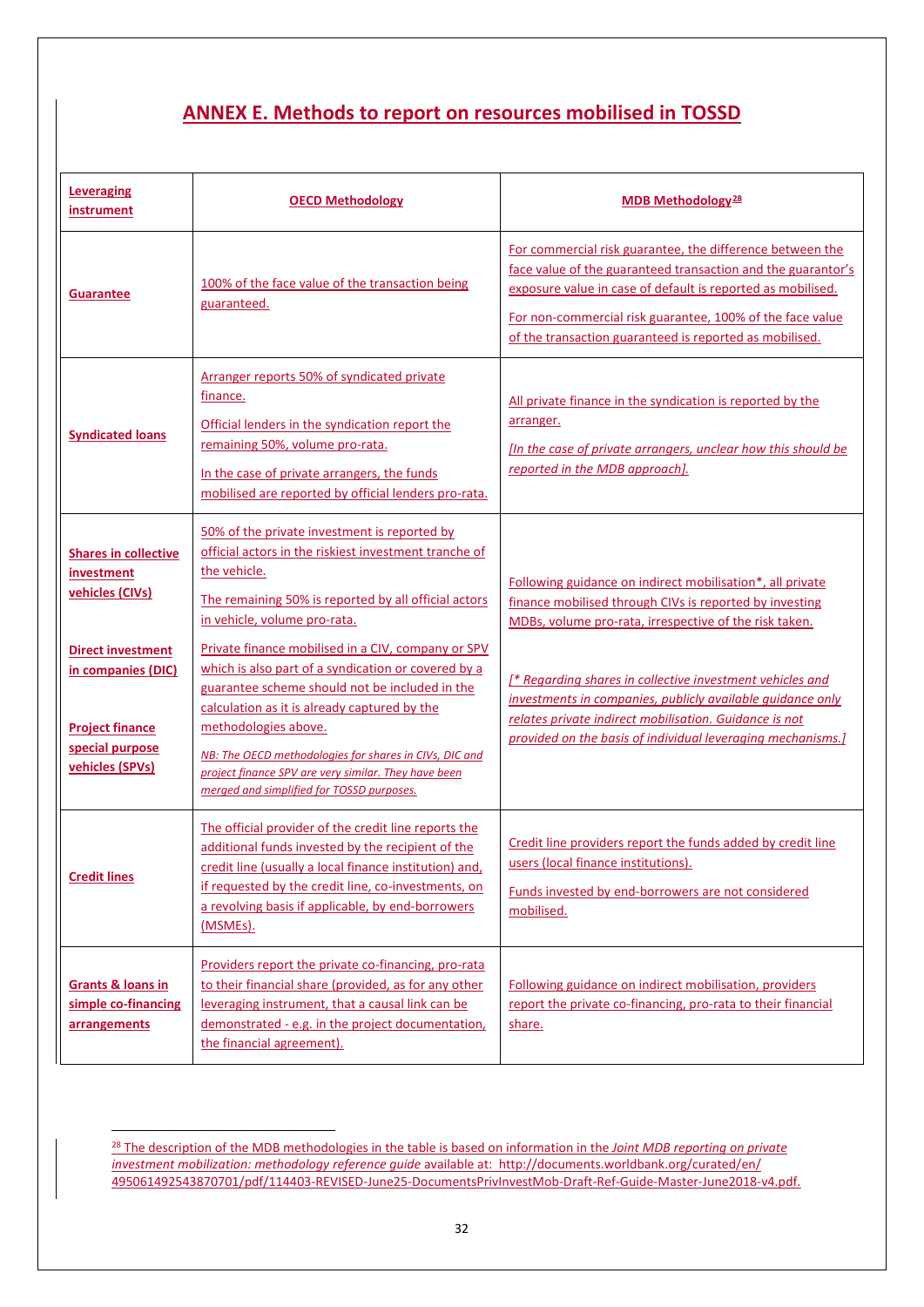## **ANNEX EF. Deriving aggregates on TOSSD (Placeholder)**

- **Aggregates on cross-border resource flows and development enablers/global challenges**
- **Method for deriving aggregates by provider from data on cross-border resource flows**
- **Method for deriving aggregates by provider from data on global public goods**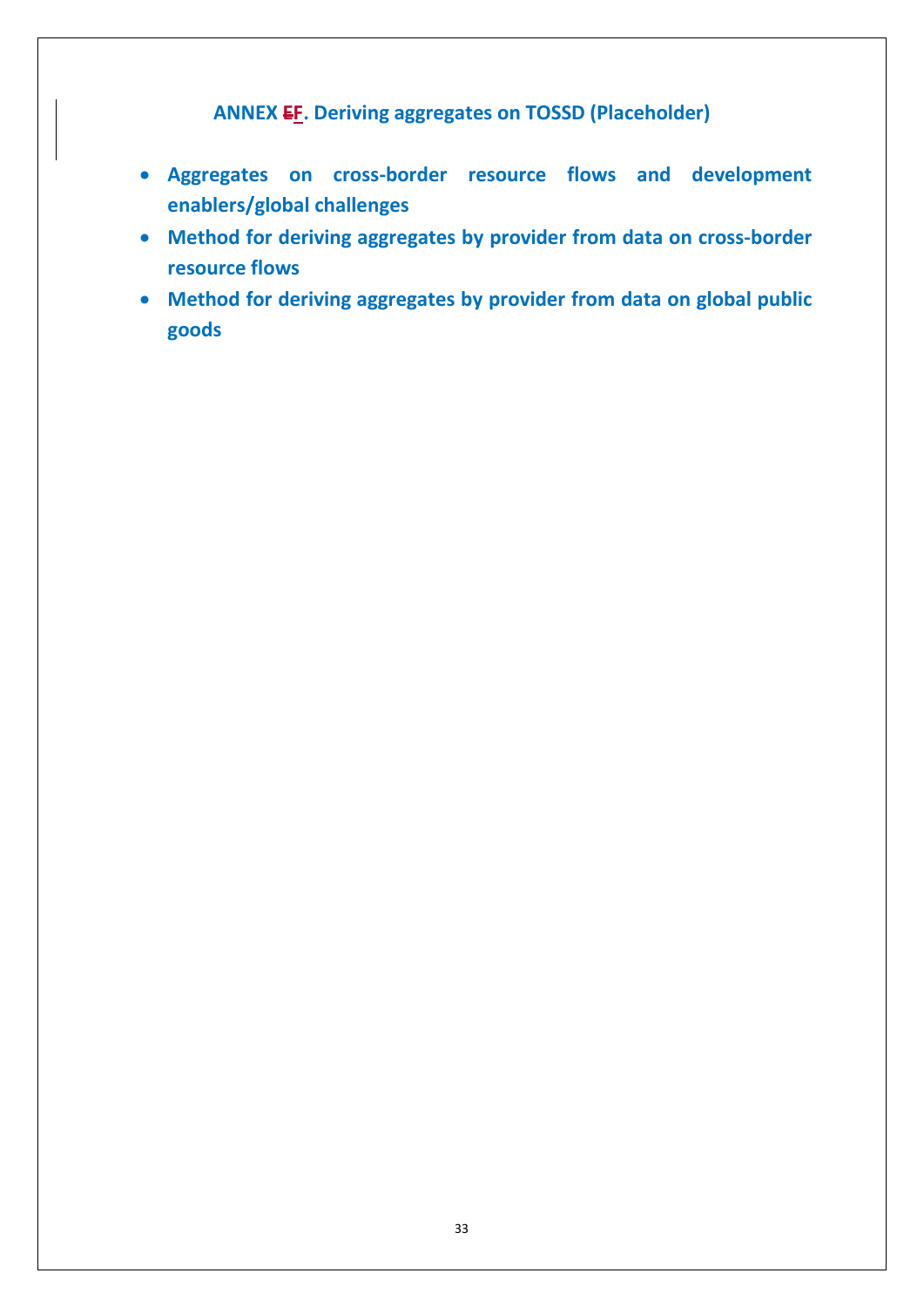# **ANNEX G. Main differences between the measures of Total Official Support for Sustainable Development and Official Development Assistance**

TOSSD and ODA are technically different measures, even though there are links between the two. The main differences between the TOSSD and ODA measures are summarised in the table below:

| <b>TOSSD</b>                                                                                                  | <b>ODA</b>                                                  |
|---------------------------------------------------------------------------------------------------------------|-------------------------------------------------------------|
| <b>Objective of the measure</b>                                                                               |                                                             |
| Measuring resources in support of sustainable<br>development                                                  | Measuring donor effort                                      |
| Key eligibility criterion of the measure                                                                      |                                                             |
| Sustainable development                                                                                       | Economic development and welfare of<br>developing countries |
| <b>Main focus</b>                                                                                             |                                                             |
| Recipient                                                                                                     | Provider                                                    |
| <b>Scope of flows covered</b>                                                                                 |                                                             |
| Officially-supported flows: official flows and<br>private finance mobilised through official<br>interventions | <b>Official flows</b>                                       |
| Concessional and non-concessional                                                                             | Concessional                                                |
| <b>Measurement</b>                                                                                            |                                                             |
| Cash flow                                                                                                     | Grant equivalent                                            |
| <b>Target countries</b>                                                                                       |                                                             |
| DAC List of ODA Recipients and other countries<br>on an opt-in basis                                          | DAC List of ODA Recipients                                  |
| <b>Reporters</b>                                                                                              |                                                             |
| Ambition: All providers                                                                                       | DAC and some non-DAC countries                              |
| <b>Governance arrangements</b>                                                                                |                                                             |
| Ambition: driven by the international<br>community through the UN                                             | DAC-driven                                                  |